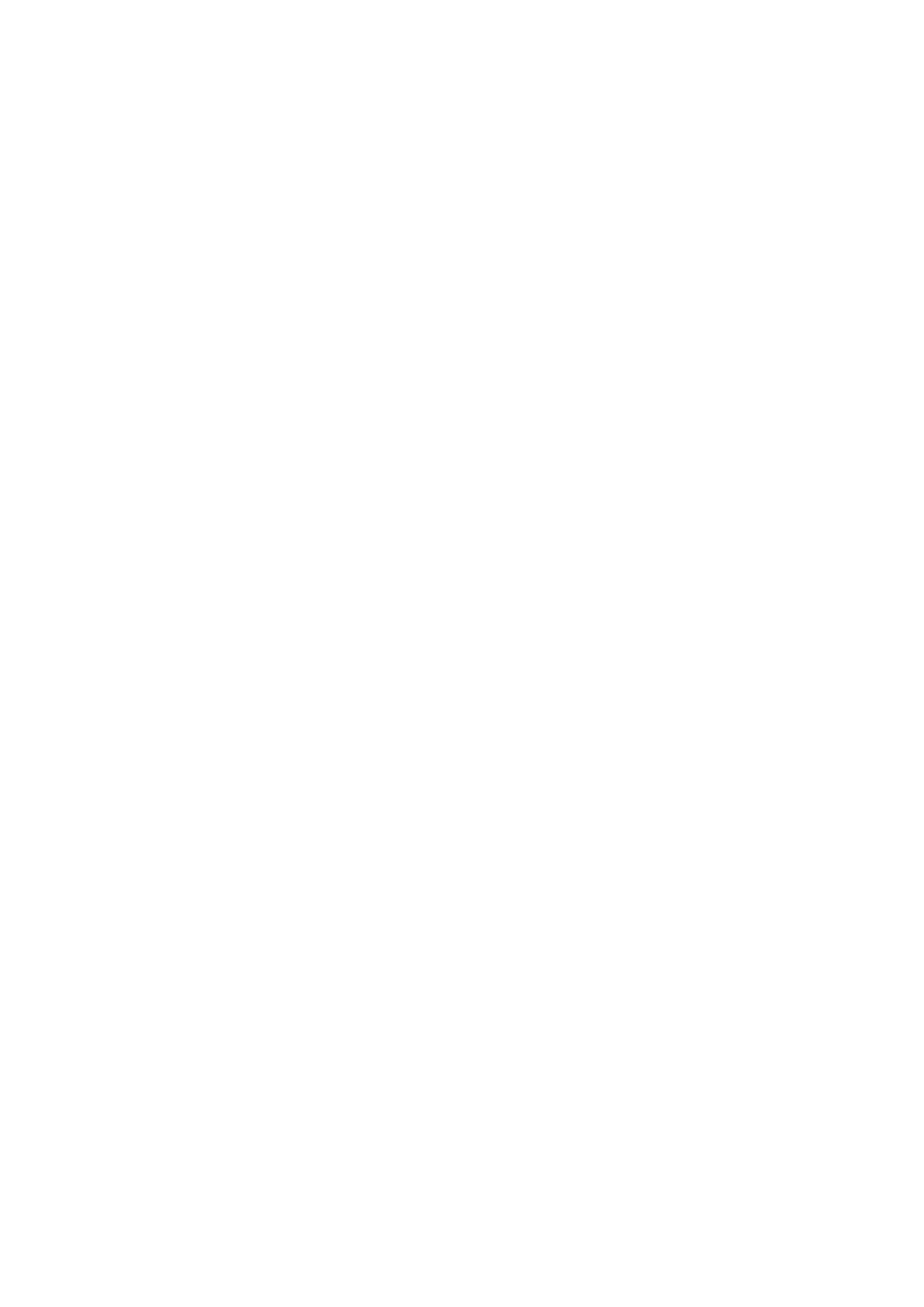

Sveriges lantbruksuniversitet Fakulteten för veterinärmedicin och husdjursvetenskap Institutionen för husdjurens utfodring och vård

Swedish University of Agricultural Sciences Faculty of Veterinary Medicine and Animal Science Department of Animal Nutrition and Management

## **The behaviour and movement of dairy calves in low light intensities**

### **Emelie Battersby**

| Handledare:           | Emma Ternman, SLU, Department of Animal Nutrition and Management                                       |
|-----------------------|--------------------------------------------------------------------------------------------------------|
| Supervisor:           |                                                                                                        |
| <b>Examinator:</b>    | Kjell Holtenius, SLU, Department of Animal Nutrition and Management                                    |
| Examiner:             |                                                                                                        |
| Omfattning:           | 30 hp                                                                                                  |
| Extent:               |                                                                                                        |
| <b>Kurstitel:</b>     | Examensarbete i Husdjursvetenskap                                                                      |
| Course title:         |                                                                                                        |
| Kurskod:              | EX0551                                                                                                 |
| Course code:          |                                                                                                        |
| Program:              | Agronomprogrammet - Husdjur                                                                            |
| Programme:            |                                                                                                        |
| Nivå:                 | Avancerad A2E                                                                                          |
| Level:                |                                                                                                        |
| Utgivningsort:        | Uppsala                                                                                                |
| Place of publication: |                                                                                                        |
| Utgivningsår:         | 2016                                                                                                   |
| Year of publication:  |                                                                                                        |
| Serienamn, delnr:     | Examensarbete / Sveriges lantbruksuniversitet, Institutionen för husdjurens utfodring och<br>vård, 554 |
| Series name, part No: |                                                                                                        |
| On-line publicering:  | http://stud.epsilon.slu.se                                                                             |
| On-line published:    |                                                                                                        |
| Nyckelord:            |                                                                                                        |
| Key words:            | Light intensity, calves, behaviour, locomotion                                                         |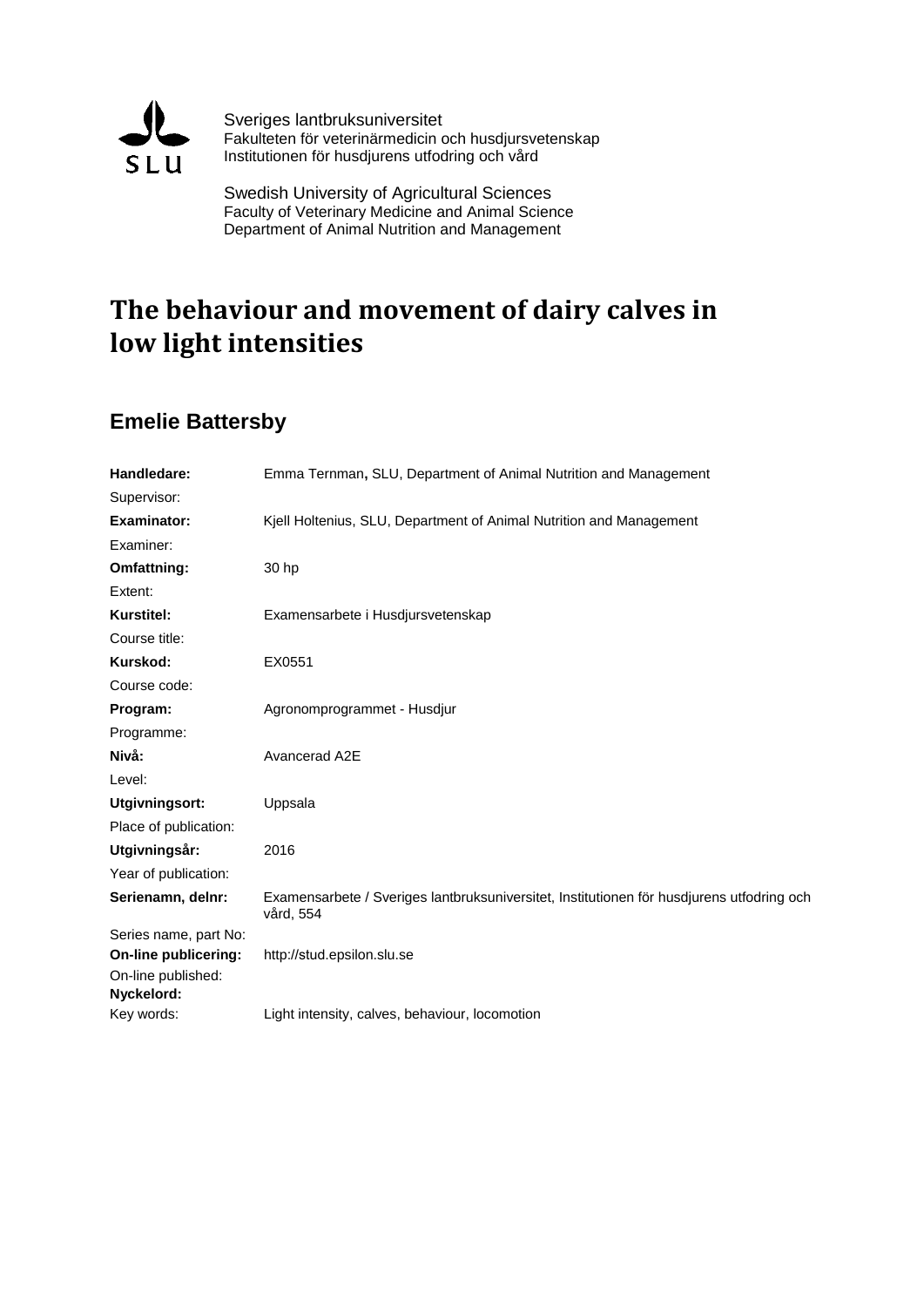### Abstract

According to the Swedish welfare act, cattle stables must have inlet of natural light and artificial light that do not disturb the animals' natural behaviour and diurnal rhythm, dairy cows should also be provided with light at night. However, there are no specific recommendations on light programs for calves.

In this study, the behaviour and movement of 12 female dairy calves were assessed in four different light intensities (225 lx, 5 lx and 0.5 lx in white light and 0.5 lx in red coloured light) during two weeks. The experiment had a changeover design with three calves allocated to four groups. The calves within one group followed the same test order but were individually tested. On average, the calves were 11.5 weeks of age and 3.5 weeks after weaning.

The response was evaluated by first enticing the calves to pass through an obstacle course where time in the obstacle course, number of steps and number of contacts were measured, and secondly by a novel object test were six different behaviours, time until first contact, number of contacts and mean length of contacts were recorded.

In the obstacle course the calves took significantly  $(p<0.05)$  more steps in 0.5 lx red light compared to 5 lx. In the novel object test, the calves moved the novel object significantly more in 225 lx compared to 5 lx ( $p<0.01$ ) and 0.5 lx red light ( $p<0.05$ ) and significantly less in 5 lx compared to 0.5 lx white light ( $p<0.05$ ). The results also showed a tendency that the calves moved the novel object more when they were tested in their third or fourth treatment.

In conclusion, only few significant effects were found between the treatments. This suggests that calves can cope with intensities down to 0.5 lx without large significant effects on their behaviour or movement. There were no significant diffences in willingness to pass the course or on the behaviour in the NOT between white light and red coloured light in 0.5 lx.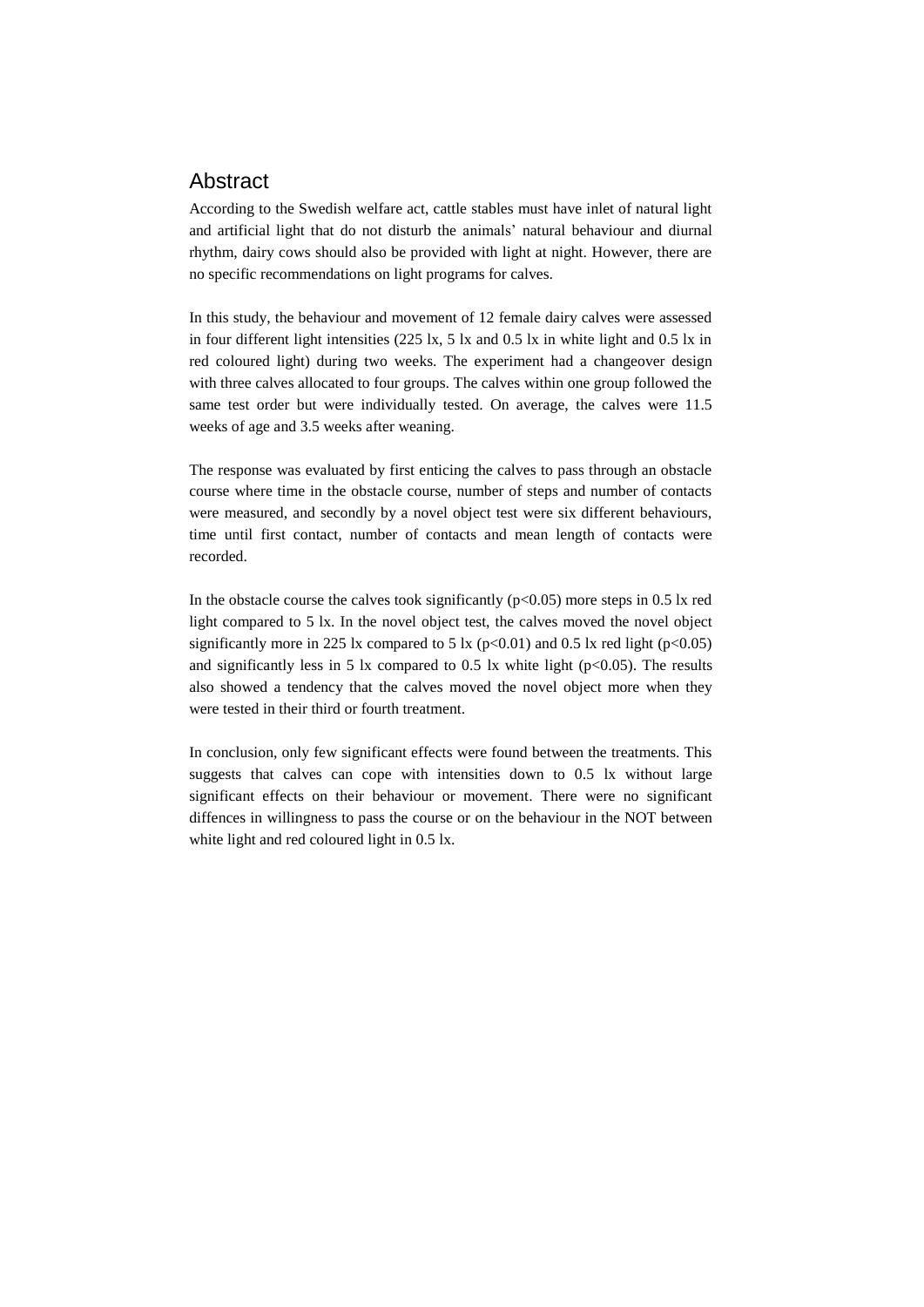### Sammanfattning

Enligt svensk djurskyddslag måste all nötkreatur ha tillgång till naturligt ljus samt artificiellt ljus som inte stör djurens naturliga beteende eller dygnsrytm. Mjölkkor ska dessutom ha nattbelysning. Det finns dock inte beskrivet något om kalvars ljusbehov och lagstiftningen saknar för närvarande specifika rekommendationer om ljusprogram till kalvar.

I denna studie undersöktes beteende och rörelsemönster hos 12 kvigkalvar av mjölkras i 4 olika ljusintensiteter (225 lx, 5 lx, 0,5 lx i vitt ljus och 0,5 lx i rött ljus) under två veckors tid. Försöket följde en change-over design med fyra grupper och tre kalvar i varje grupp Kalvarna inom samma grupp följde samma testordning men testades individuellt. Kalvarna var i medel 11,5 veckor gamla och avvanda sedan 3,5 veckor.

Kalvarna utvärderades genom två tester. I det första testet fick de gå igenom en hinderbana där antal steg, tid och antal kontakter mättes. Därefter fick de genomgå ett så kallat novel object test (NOT), där 6 olika beteenden, tid till första kontakt, antal kontakter och medellängden av kontakterna studerades.

I hinderbanan tog kalvarna signifikant fler steg (p<0,05) i 0,5 lx rött ljus jämfört med 5 lx. I novel object testet flyttade kalvarna objektet signifikant fler gånger i 225 lx jämfört med 5 lx ( $p<0,01$ ) och 0,5 lx rött ljus ( $p<0,05$ ) samt signifikant färre gånger i 5 lx jämfört med 0,5 lx vitt ljus (p<0,05). Resultaten visar även en tendens till att kalvarna flyttade objektet mer i sin tredje eller fjärde behandling.

Som slutsats pekar dock resultaten på att kalvarna inte visar nämnvärda förändringar i varken beteende eller rörelser av ljusintensiteter ner till 0,5 lx. Inga signifikanta skillnader i beteende eller rörelser kunde påvisas mellan rött och vitt ljus i 0,5 lx.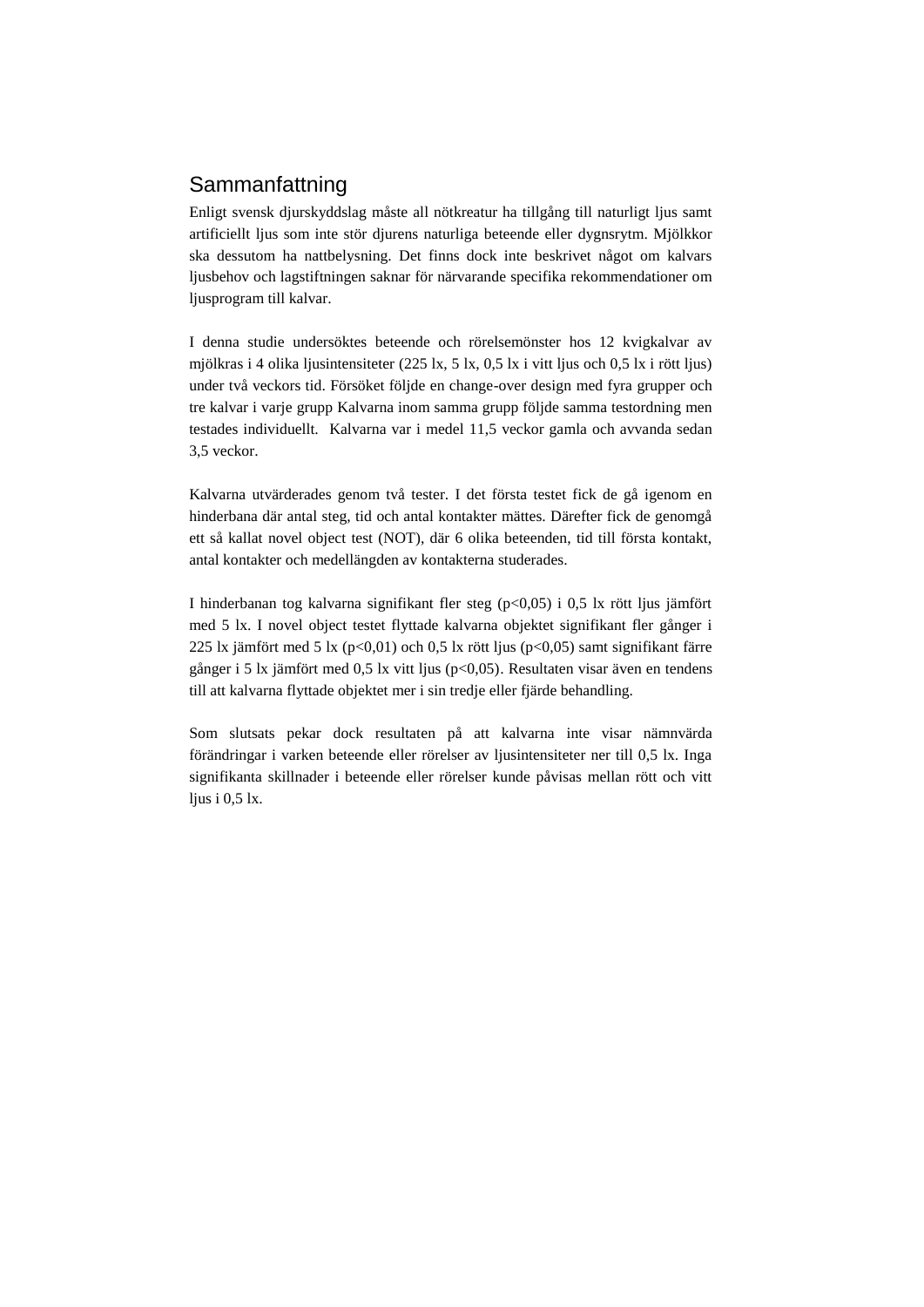## Acknowledgements

I would like to express my gratitude to the staff at Lövsta research centre for a very kind and accommodating reception as well as quick thinking whenever problems arose during the time of the experiment.

I would also like to thank my supervisor Emma Ternman for important advice and support during the whole process and Sigrid Agenäs for the help with the statistical analyses.

Also, thanks to my family for moral support and help with technical problems.

Finally, a special thanks to my colleague Liv Spellerberg for the all help during the experiment and for productive discussions concerning the writing and presentation.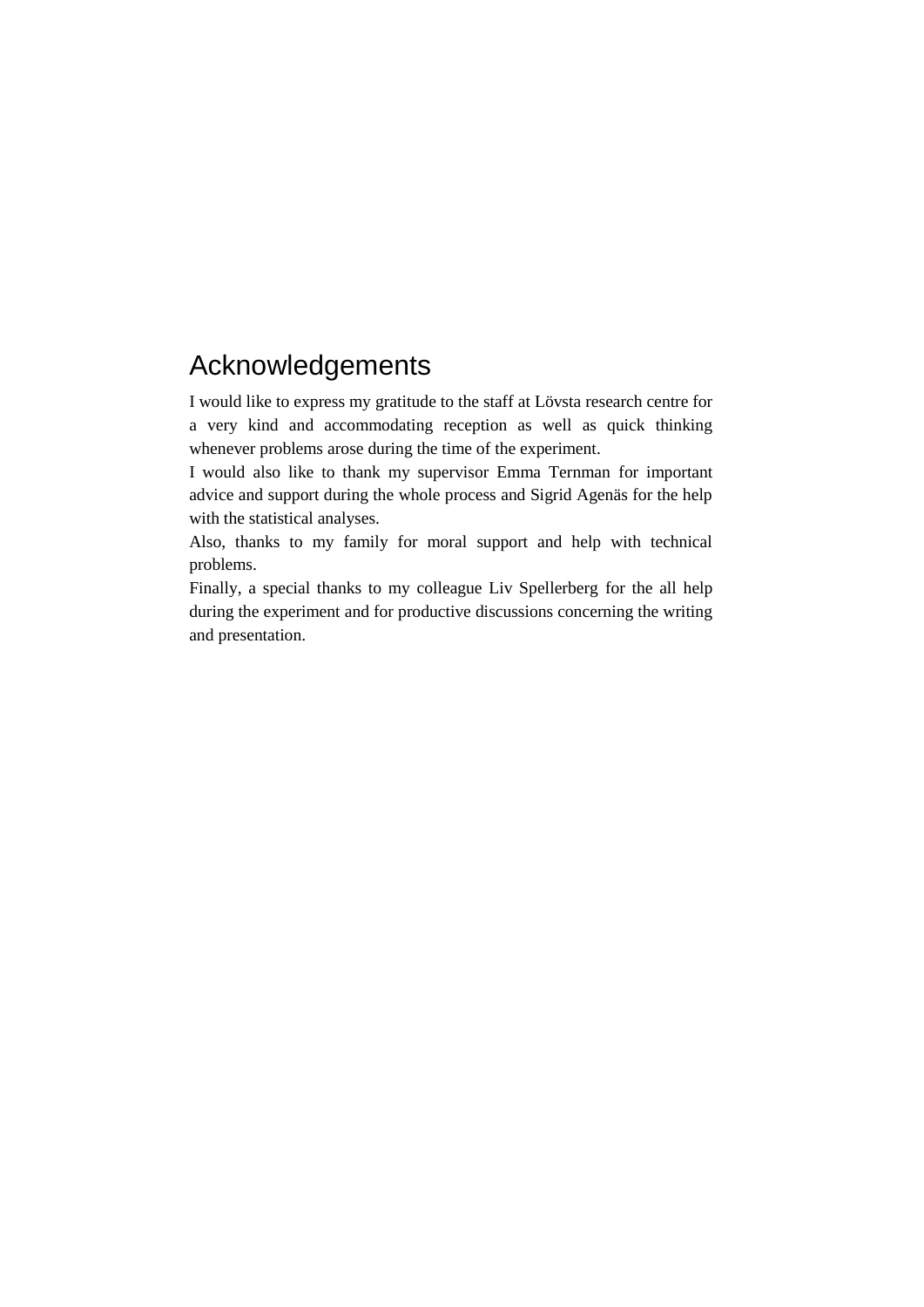## Table of contents

| 1   | Introduction                                      | 1              |
|-----|---------------------------------------------------|----------------|
| 1.1 | Aim                                               | 2              |
| 2   | Literature background                             | 3              |
| 2.1 | Light                                             | 3              |
|     | 2.1.1 Light intensity                             | 3              |
|     | 2.1.2 Light settings in the barn                  | 3              |
|     | 2.1.3 Light and circadian rhythm                  | $\overline{4}$ |
|     | 2.1.4 Light influence on behaviour and locomotion | 5              |
| 2.2 | Cattle behaviour                                  | 6              |
|     | 2.2.1 Fear and fear evaluation in cattle          | 6              |
| 2.3 | Vision                                            | $\overline{7}$ |
|     | 2.3.1 Colour vision                               | 8              |
| 3   | <b>Material and methods</b>                       | 10             |
| 3.1 | Animals and housing                               | 10             |
| 3.2 | Experiment material and test arena                | 11             |
| 3.3 | Test procedure and measurements                   | 13             |
|     | 3.3.1 Light intensity settings                    | 13             |
|     | 3.3.2 Pre test procedure                          | 13             |
|     | 3.3.3 Experimental design                         | 14             |
|     | 3.3.4 Obstacle course test                        | 14             |
|     | 3.3.5 Novel object test                           | 15             |
| 3.4 | Data handling                                     | 16             |
| 4   | <b>Results</b>                                    | 18             |
| 4.1 | <b>Obstacle Course Test</b>                       | 18             |
| 4.2 | Novel Object Test                                 | 18             |
| 4.3 | Other results                                     | 18             |
| 5   | <b>Discussion</b>                                 | 19             |
| 5.1 | Obstacle course test                              | 20             |
| 5.2 | Novel object study                                | 21             |
| 5.3 | Other results                                     | 22             |
| 5.4 | Behaviour in red light                            | 23             |
| 5.5 | Conclusion                                        | 24             |
|     | <b>References</b>                                 | 25             |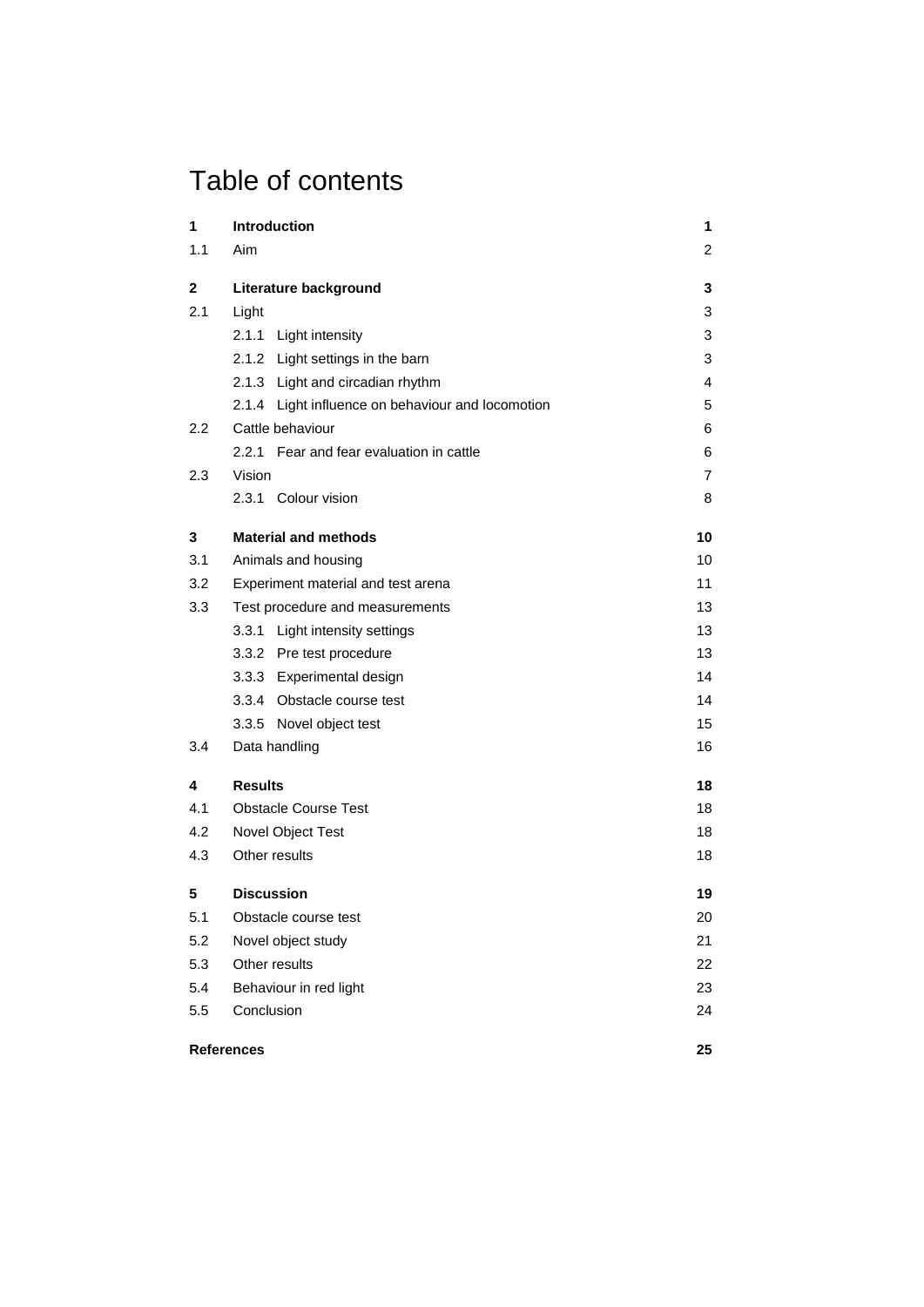**[Appendix: Pictures of the Novel objects](#page-36-0) 27**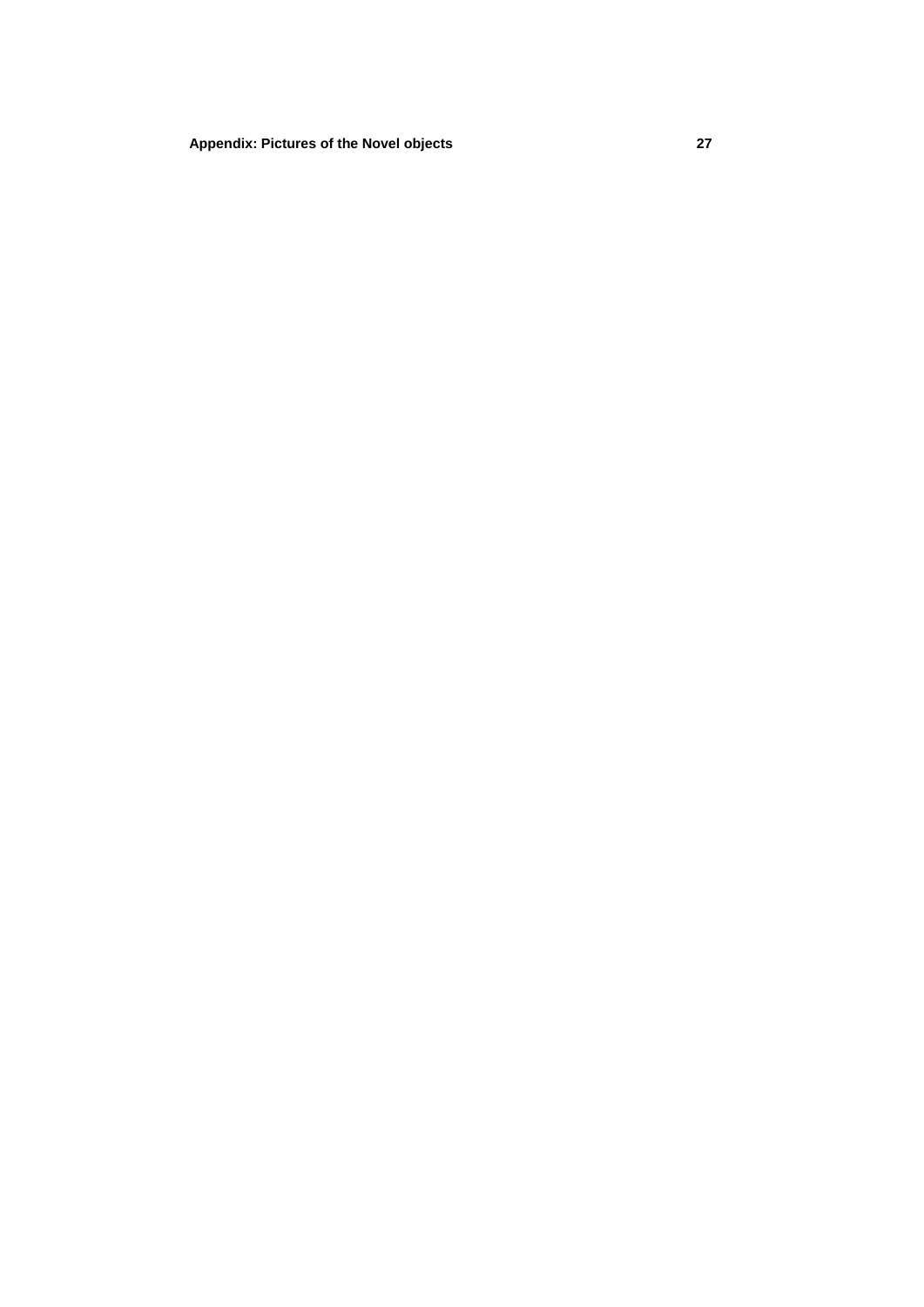### 1 Introduction

Although there are some studies that indicate that light is an important factor to consider in calf rearing (Petitclerc et al., 1983; Danneman et al., 1995), this is not reflected in the national legislation, where only cattle as a main group is mentioned. The Swedish Welfare Act states that all cattle must have inlet of natural light and artificial light that does not disturb their natural behaviour and diurnal rhythm. Additionally, dairy cows should be provided with light at night. There are, however, currently no specific recommendations on light programs for calves (Swedish board of agriculture, 2015). The technical specification (SIS-TS 37:2012) recommends 100-150 lx daytime and 5 lx at night for cattle. Internationally, there are large variations of recommended minimum light intensity for cattle, ranging from 20 to 120 lx (Phillips & Weiguo, 1991).

For adult dairy cows there are a vast number of studies describing the effect of light intensity and light hours on production parameters and behaviour. Common measurements such as milk yield (Dahl et al., 1997; Hjalmarsson et al., 2014), cow traffic (Hjalmarsson et al., 2014) and locomotion (Philips et al., 2000) have been proven to depend on the light conditions in the barn. Based on this, it is possible that the light conditions used in barns for calves may affect the behaviour and locomotion patterns in a similar way. For example, beef calves exposure to low light intensities (20 or 2 lx) compared to high light intensities (100 and 130 lx) was associated with less playing behaviour. In the lowest intensity of 2 lx stereotypical licking and increased resting behaviour was also shown (Danneman et al., 1985). Also, studies have shown that short days (8 h light and 16 h dark) compared to long days (16 h of light and 8 h dark) resulted in impaired physiological measurents such as growth and onset of puberty in pre-pubertal heifers (Petitclerc et al., 1983). However, having barns with too bright light conditions may also cause adverse animal welfare, since a certain amount of darkness is needed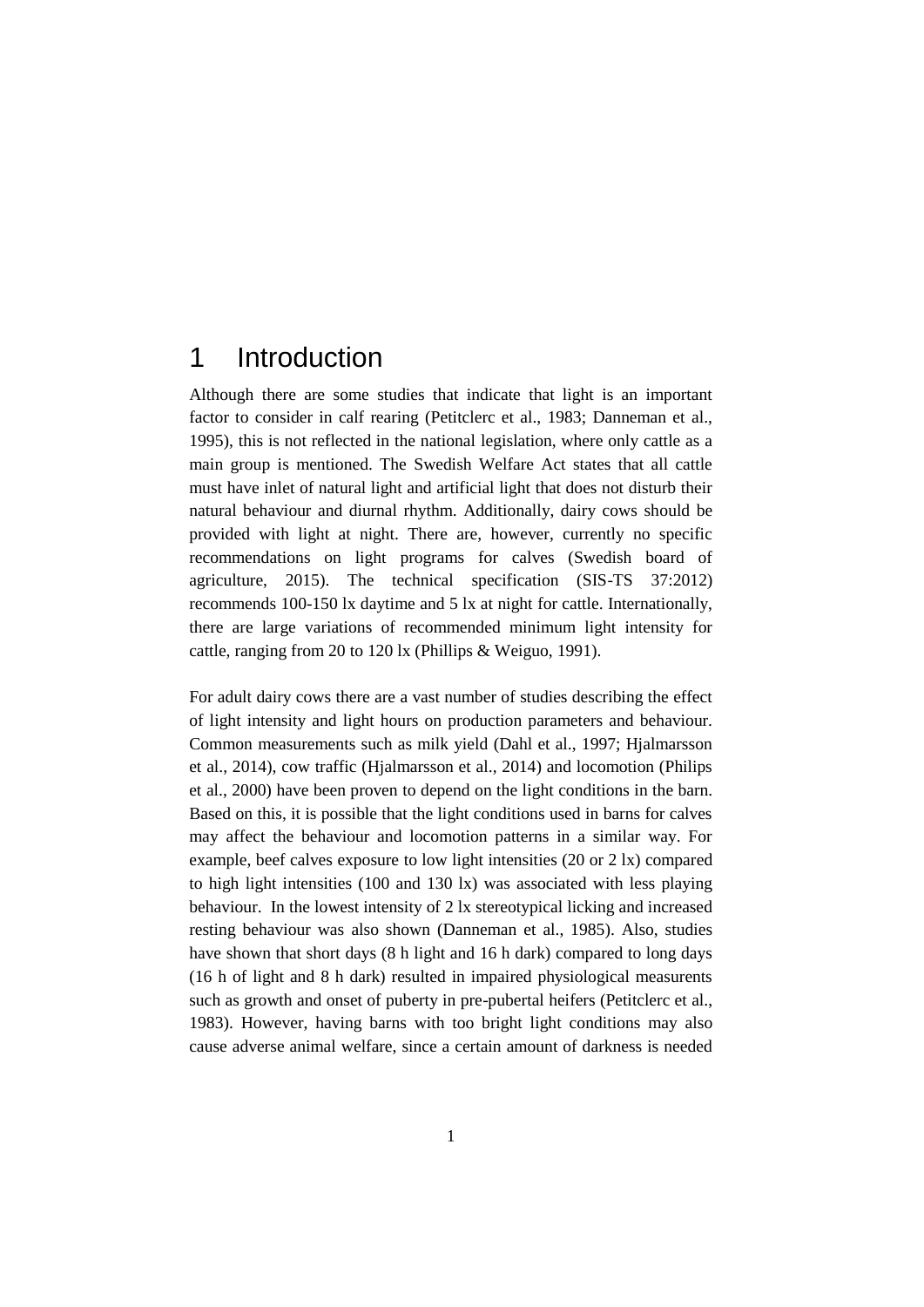in order to stimulate the release of melatonin, a sleep regulating hormone (Sjaastad et al., 2010). In fact, studies have shown that reduced melatonin levels at night may occur already in 50 lx (Muthuramalingam et al, 2006). The importance of correct light conditions also include colour, as cattle may be reacting differently in various wavelengths of light. In literature, there are different ideas whether or not cattle, as an animal with dichromatic colour vision, are able to distinguish the colour red from blue or green light (Sjaastad et al, 2010; Philips, 2010; Moran and Doyle, 2015). There is also a suggestion that cattle show more activity in red light (Philips, 2010; Philips and Lomas, 2001). It is obvious from literature, that there is a lack of knowledge on how cattle, especially calves, perceive light and that more studies need to be conducted on this subject in order to find out the correct balance of light to match their needs.

#### <span id="page-9-0"></span>1.1 Aim

The aim of this experiment was to find out how low light intensities affect the dairy calves behaviour during a novel object test and their willingness to move through an obstacle course. It was also to find out if there was a difference in reaction in red light compared to white light in 0,5 lx. The results of this experiment aim to provide scientific information that can be used as guidance when conducting further experiments in this area.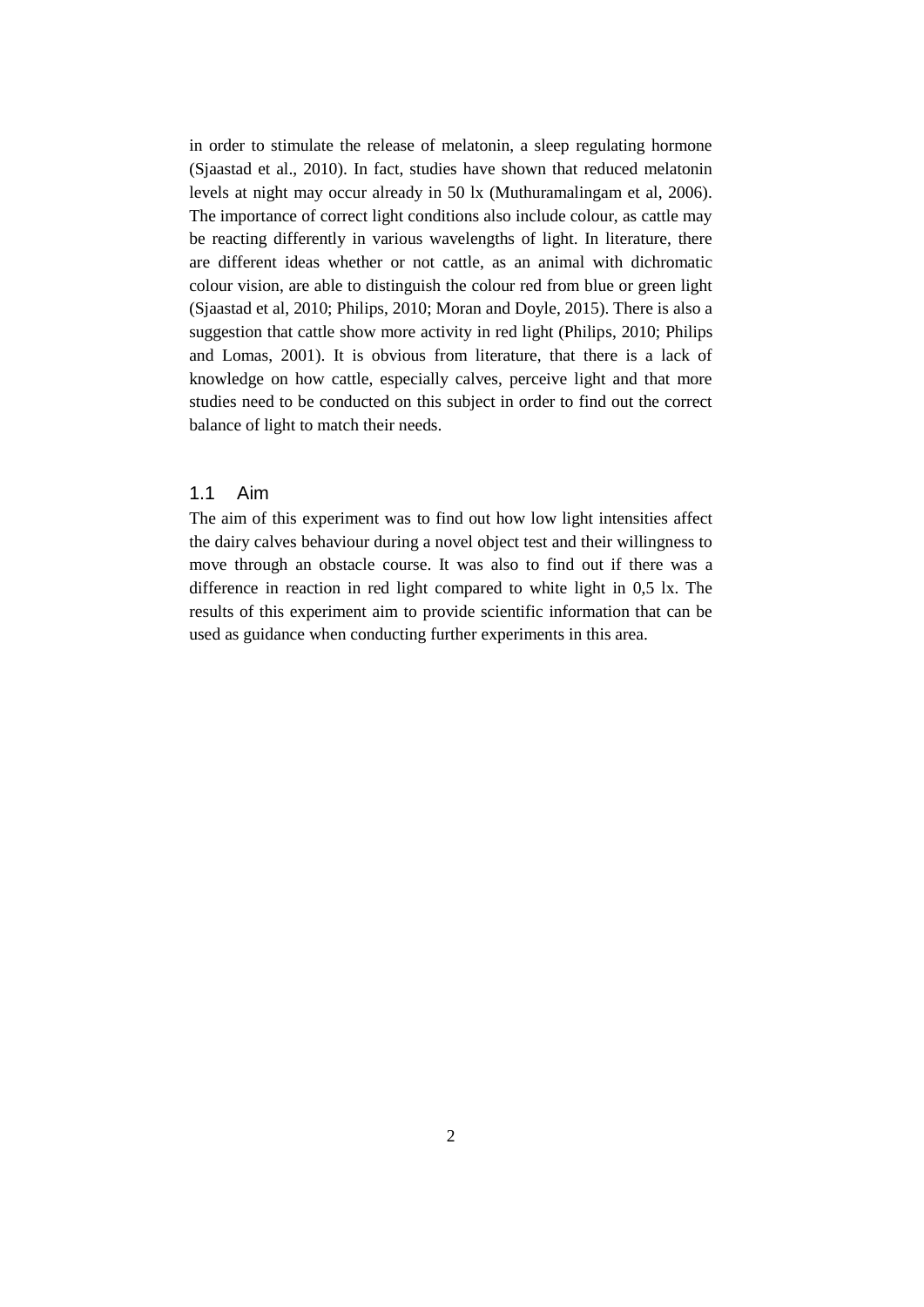### <span id="page-10-1"></span><span id="page-10-0"></span>2 Literature background

#### <span id="page-10-2"></span>2.1 Light

#### 2.1.1 Light intensity

There are a vast number of measurements used to describe light properties. In radiometry, the focus is to measure light in all wavelengths, whereas photometry focuses on measuring the visible part of the light spectra as it is perceived by the eye. Light intensity, or brightness, is measured as illuminance and is the photometric equivalent to irradiation. The unit for illumination is lux (lx), defined as lumens per square meter (Commission on illumination, 1983). As the eye perceives wavelengths with different sensitivity, radiologic instruments measuring the objective value of radiated energy will give deceptive results (HS engineering, 2015). A lux meter is however designed to measure illumination from a human eye perspective and is commonly used for this purpose. Important to remember is that humans and cattle have different vision and may also have different sensitivity to wavelengths, which might result in a different perception of the illumination (Hörndahl et al., 2013).

#### <span id="page-10-3"></span>2.1.2 Light settings in the barn

According to the Swedish Welfare Act, the stables for all cattle must have inlet of natural light and have lighting that does not disturb their natural behaviour and diurnal rhythm. Additionally, dairy cows shall have a lit stable at night (Swedish Board of Agriculture, 2015). The Technical specification (SIS-TS 37:2012) further recommends that the light intensity should be 100-150 lx daytime and 5 lx at night time. In Europe, the recommendations for minimum light intensities in cattle barns range from 20 to 120 lx (Philips & Weiguo, 1991).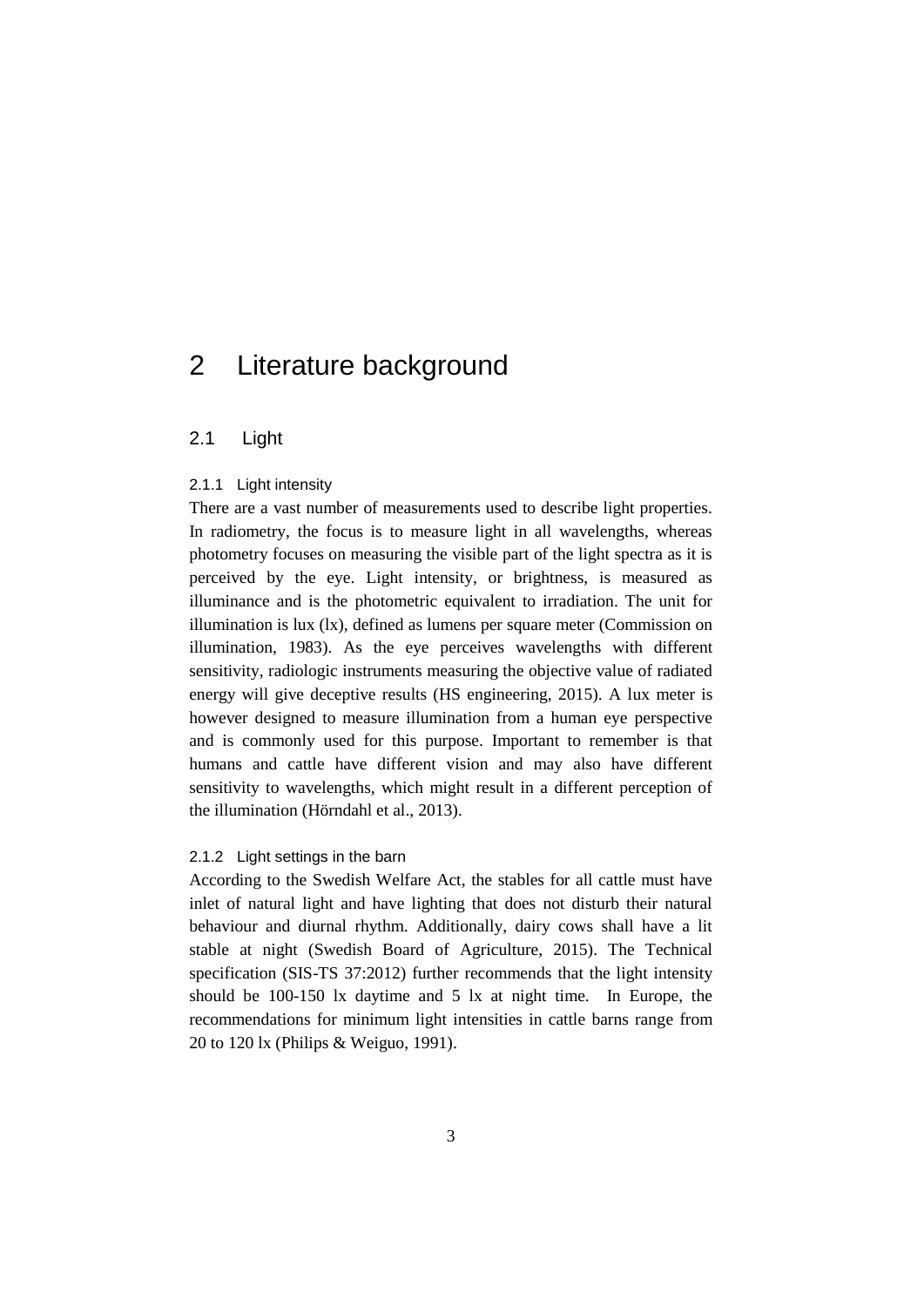Little is known about the need of daily light for calves; however there are studies that describe the relationship between day length, growth and onset of puberty, which are important aspects to consider in calf rearing. An experiment conducted by Petitclerc et al. (1983), showed that 16 h of light and 8 h of dark compared to 8 h of light and 16 h of dark increased the daily weight gain and feed efficiency in pre-pubertal Holstein heifers. Also, it is further implied that these heifers had an earlier induced puberty at a lower weight than those from 8 h of daylight (Petitclerc et al., 1983).

There are also some advice on the source and distribution of light for cattle. For example, high intensity light sources, such as halogen light, are not recommended due to their tendency to be perceived as too strong or even blinding. Instead, energy efficient light such as fluorescent tubes or sodium lights should be used (Philips, 2010).

#### <span id="page-11-0"></span>2.1.3 Light and circadian rhythm

The 24-hour rhythm (circadian rhythm) is mostly associated with the regulation and variation of hormone concentrations and could be described as the body's internal clock. Melatonin, produced by the pineal gland behind the hypothalamus, is the hormone responsible for sleep regulation in mammals and birds. It is also believed to affect the estrus cycle. Melatonin is formed from the amino acid tryptophan. When light is present, it is captured by the retina and information is transmitted through nerves to the pineal gland, where the secretion of melatonin is inhibited. When darkness falls, and the amount of light suppressing the secretion is lowered, the level of melatonin increases. The level will continue to increase until midnight, where it reaches a peak. After midnight, the melatonin level will slowly start to decline (Sjaastad et al., 2010).

If light conditions in the barn are too bright at night, the secretion of melatonin will be suppressed and the sleeping patterns of the animals may be disturbed. Muthuramalingam et al. (2006) showed that a light intensity of 50 lx suppressed half of the night plasma melatonin levels in the first two hours of the night in pre-pubertal heifers. However, no such effect could be observed in 5 or 10 lx in the same experiment. Thus, intensities of 50 lx or higher should be avoided at night, instead 10 lx or less can be used (Muthuramalingam et al, 2006).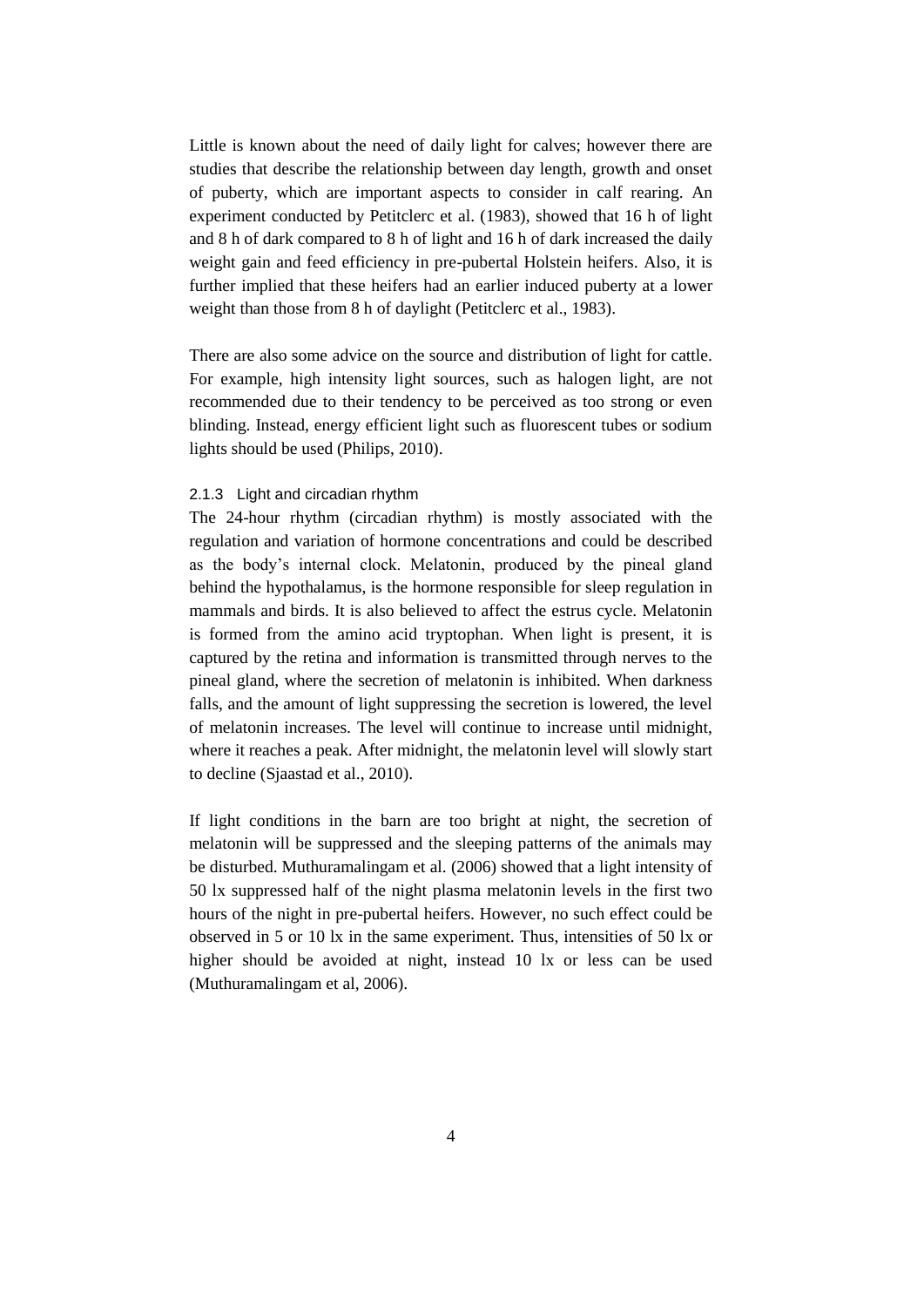#### <span id="page-12-0"></span>2.1.4 Light influence on behaviour and locomotion

It is known that cattle are more active in high light intensities due to a better visual capacity in bright light (Philips, 2010). Consequently, there may be behavioural differences and different locomotion patterns in light compared to dark. A study made by Philips and Arab (1998) investigated the preference to perform certain behaviours in light compared to dark on single housed bullocks. The four bullocks in the experiment were trained to switch the lights on and off in a stable with no other light inlet. The results show that there was a weak preference to feed, stand and lie in the light but no difference in preference when ruminating and sleeping. The authors conclude that the weak preference of light during the performance of feeding, standing and lying may be linked to their need of a higher alertness when performing these behaviours. The authors further speculate that there may be a stronger preference in group housed cattle to perform certain behaviours in the light since they are likely to be influenced by the behaviour of other members in the group, and therefore require better vision. Another study on beef calves measured the behaviour in low light intensities (2 and 20 lx) compared to high intensities (100 or 130 lx). In the lowest light intensity (2 lx) the calves showed prolonged resting behaviour and behaviour of stereotypical nature, furthermore the calves showed less playing behaviour in both 2 and 20 lx. The prolonged resting behaviour shown in 2 lx may be caused by the insignificant difference between night and day, and the stereotypic behaviours are believed to be a reaction to the poor vision and compromised welfare generated by the darkness (Dannenmann et al., 1985).

In Philips et al., (2000) the locomotion of dairy cows in different light intensities was measured in two experiments. In the first experiment, the cows step length, step rate and speed was recorded as they passed through a lit (259 lx) or a dark (no artificial or supplementary light) aisle in their way back after milking. In the second experiment, another group of cows was tested as they walked through a passage to get feed. In the passage, 6 different light intensities, between 0 and 265 lx, were applied on six different occasions. In this experiment the step length, stepping rate and the angle of the leg joints was measured. The results in the first experiment showed that the locomotion patterns in darkness tended towards shorter but more rapid steps compared to the locomotion in the lit aisle; however the walking rate (speed) was the same in both treatments. In the second experiment, the cows showed no changes in step length but a faster walking- and stepping rate in 0 lx, and the lowest in 32 lx. Furthermore the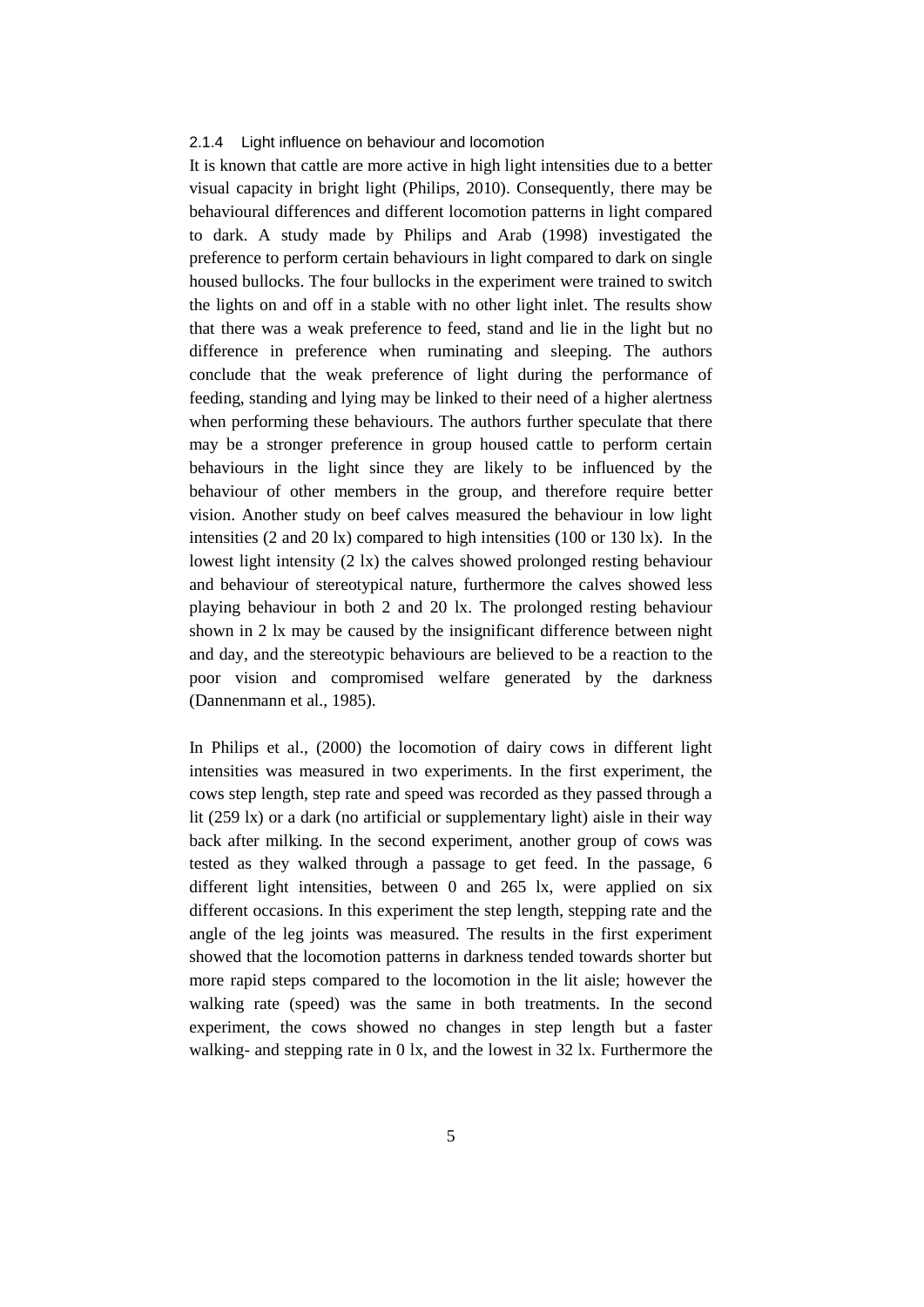cow's position of the fore- and hind feet were more vertical in the dark. The authors believe that the faster stepping rate, shorter steps and altered position of the feet were ways to find stability and avoid slipping in the dark and that at least some level of lighting should be present at night in cow barns.

#### <span id="page-13-0"></span>2.2 Cattle behaviour

The behaviour of cattle can be divided into three categories; the instinctive behaviours, the sensory behaviours and the learned behaviours. The instinctive behaviours are those that the cows are naturally driven to do and that are fully developed at birth. The sensory behaviours are the behaviours performed after a sensory stimulation, e.g. a certain smell or sound. The learned behaviour is often motivated by instinctive or sensory behaviour but is not correctly performed the first time, for example the need of drinking milk is instinctive but drinking from a bucket needs practicing. Often, the behaviours can be a mix of these three categories (Moran and Doyle, 2015). As prey animals, cattle are dependent on their social structure in big herds as a way of reducing the risk of predication on individual animals. If left alone, cattle may therefore show distress and fear. Furthermore, if cattle are disturbed by a predator or during handling, they often stick together making it harder to divide or move individual animals. By nature, cattle are fearful of unfamiliar things in their environment, such as objects or smells and of sudden sounds and movement. To minimize the risk of fearful animals it is therefore good to implement a daily handling routine (Moran and Doyle, 2015).

#### <span id="page-13-1"></span>2.2.1 Fear and fear evaluation in cattle

Fear can be described as the response to a real or perceived threat and is a vital emotion for survival in pray animals such as cattle, as it motivates them to stay alert. As previously mentioned, cattle are often fearful of unfamiliar things and environments (Moran and Doyle, 2015). Hence, there are many situations in their everyday life where cattle can experience fear. For example changes in light intensity, new enclosures or isolation (Klindworth et al., 2003). The strength and nature of the fear reaction is individual and there are many behavioural signs that could be interpreted as fear related, which might lead to misleading conclusions about the actual welfare of the animals (Boissy and Bouissou, 2005).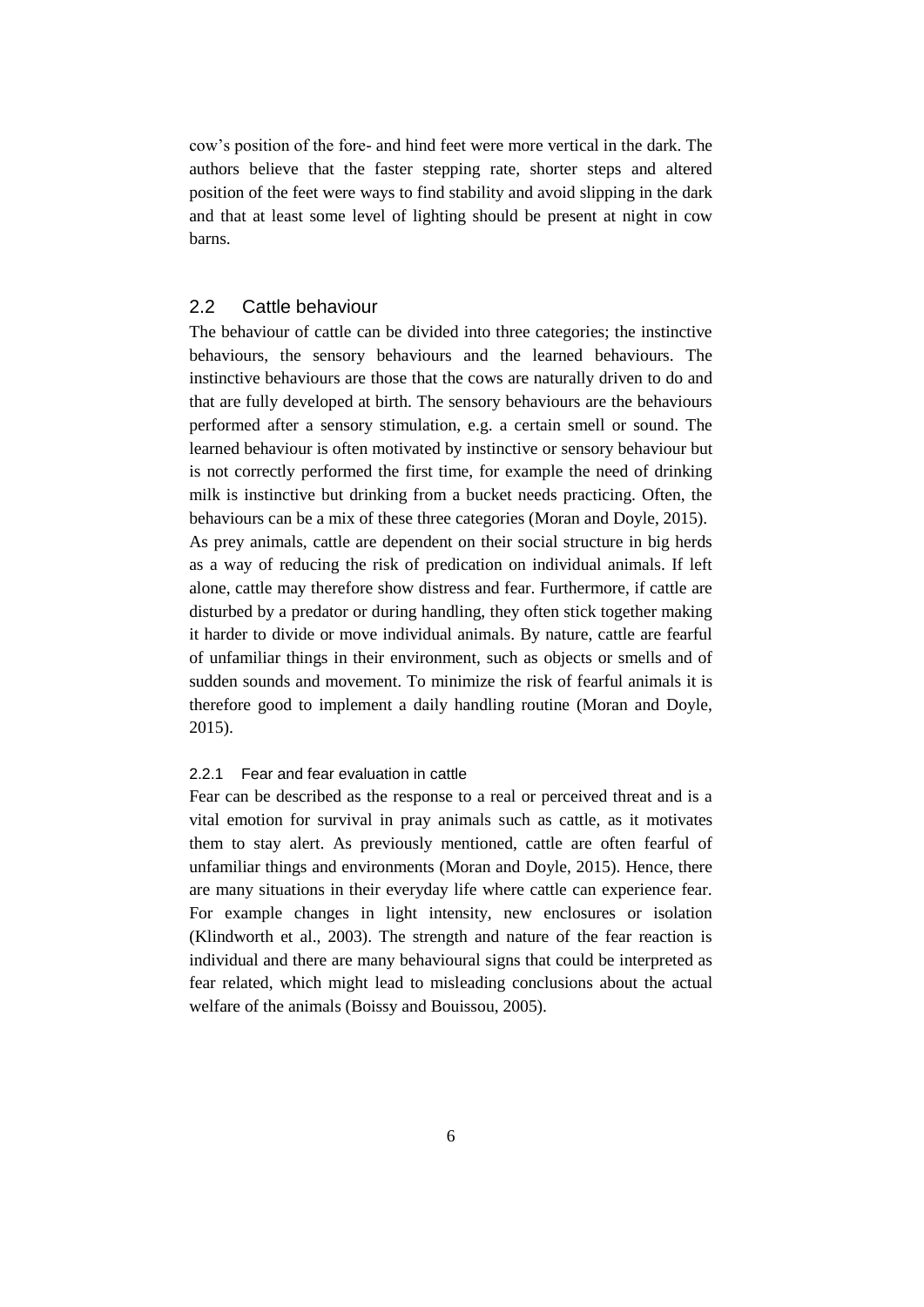Welp et al. (2004) suggested that fear or fearfulness could be evaluated by observing the vigilance, defined as "head raised" in different situations and environments. They found that the cows spent more time alert when put under fear inducing situations, such as the presence of a dog or an unfriendly human and that the behavioural response was proportional to the believed fearfulness. However, this is not consistent with other fear related behaviours described in more recent literature, where changes in vocals (Moran and Doyle, 2015; Westin et al., 2009), freezing, moving backwards and running (Westin et al., 2009) are described. Even inactivity can be a sign of fear in cattle (Boissy and Bouissou, 2005).

One commonly used method to evaluate stress or fearfulness is the Novel object test (NOT) (Forkman et al., 2007). In the novel object test, one single animal is introduced to an object either by human or mechanical placing. The behaviour of the animal is then recorded during the testing time, which is usually no longer than 15 minutes. The types of behaviour usually measured are for example exploration behaviour, number and duration of contacts, vocalizations, body posture and distance to the novel object. The NOT is often performed together with other stress tests, with good correlation. The open field test, also commonly used fear test in cattle, has shown low correlation to other fear test results, and are therefore not recommended as a method for fear evaluation. The forced and voluntary approach tests are focused on measuring the fearfulness towards humans, rather than as a general indicator of fear (Forkman et al., 2007).

#### <span id="page-14-0"></span>2.3 Vision

The vision is the most important sense in cattle for perceiving the surroundings, accounting for half of the total sensory information (Moran and Doyle, 2015). In most mammals the visible light consists of light particles (photons) emitted from electromagnetic waves of 400-700 nm. This is however only a fraction of the total electromagnetic spectrum. Long wavelengths, emitting red and orange light, have photons with less energy than waves of short length, such as violet and blue light (Sjaastad et al., 2010). In cattle, the maximum wavelength perceived has been estimated to be 620 nm (orange light) (Philips and Lomas, 2001).

Due to special receptors located in the retina, called photo pigments, light can be captured in the eye. In the photo pigments, a chain of reactions causes the sensory cells to hyperpolarize, resulting in a reduced release of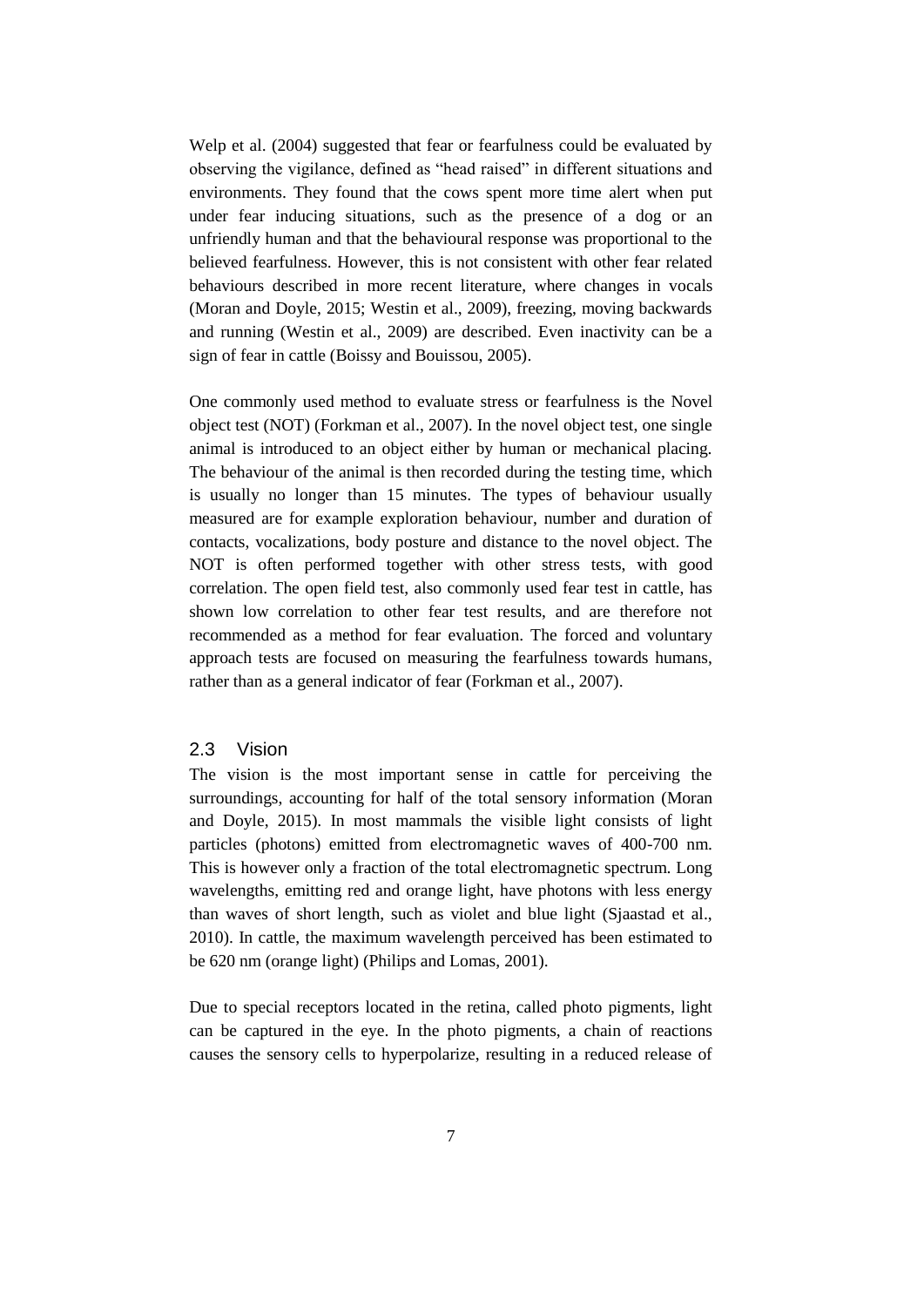neurotransmitter. The reduced release of neurotransmitter results in either inhibition or stimulation of the ganglion cells of the optical nerve that ultimately sends visual information to the brain. When a photo pigment is used up, it has to be resyntesised in order to once again be useful. The rate of resynthesation is dependent on the light conditions. In bright conditions, very little photo pigments is needed, whereas more is needed in the dark. This explains why obtained vision is delayed after moving from bright to dark (Sjaastad et al., 2010). The estimated time for complete dark adaptation is 15-30 minutes in cattle (Philips, 2010).

Herbivores such as cattle have eyes positioned on the side, rather than in the front of the head. This enables them to have good monocular vision (vision covered by one eye) and a total visual field of 330 degrees (Philips 2010; Moran and Doyle, 2015). The remaining 40 degrees, located directly behind the cow is a blind spot (Moran and Doyle, 2015). The wide visual field is of vital importance when watching out for predators. However, the location of the eyes means that they have poor binocular vision (overlapping visual field), limiting their ability to determine depth (Sjaastad et al., 2010). Cattle and most other animals have a reflective layer behind the retina, called tapetum lucidum, often seen as "glowing eyes" in the dark (Olliver et al., 2004). The tapetum duplicate the light as it passes the retina, which enables good vision even in low light intensities (Philips 2010). Some animals, including primates (Olliver et al., 2004) and humans, lack this layer and it is therefore hypothesised that cattle are better adapted to low light intensities than humans (Philips, 2010).

#### <span id="page-15-0"></span>2.3.1 Colour vision

The two types of sensory cells, located in the retina of the eye, are rods and cones. The cones supply colour vision but are only efficient in higher light intensities, the rods, however, allow vision even in low light intensities. Since the cones are insufficient in low light intensities, the colour vision disappears and only black and white can be distinguished. There are different types of cones, all with different sensitivity to light of specific wavelengths; this is what enables the eye to discriminate between colours. The colour of an object is determined by the wavelength of reflected light. If no light is reflected, the object will appear black. The opposite is when all light is reflected and the colour is then perceived as white (Sjaastad et al., 2010).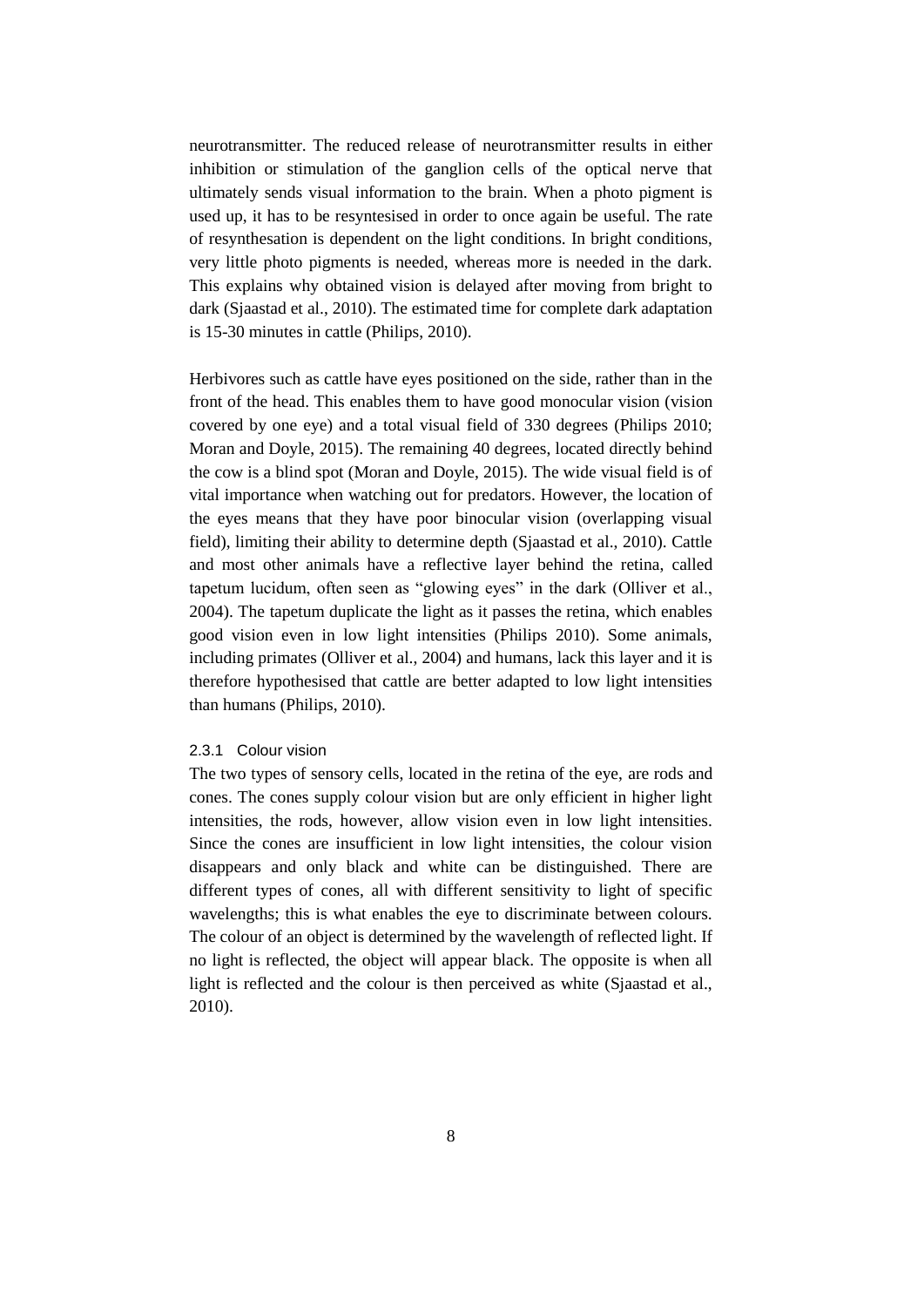Most domestic animals have dichromatic colour vision, meaning that they have two types of cones. Unlike humans, who possess three types of cones, animals with dichromatic colour vision are not able to distinguish between green and red light. Interestingly, some literature states that cattle have some ability to discriminate red from green or blue light (Moran and Doyle, 2015), however, this is suggested to appear as shades of gray rather than in colour as perceived by humans (Hörndahl et al, 2013). Studies have also shown that cattle are more active in red light (Philips 2010; Philips and Lomas, 2001). According to Philips (2010), the capacity to distinguish the colour red may have developed to enable them to detect blood or a female in oestrous.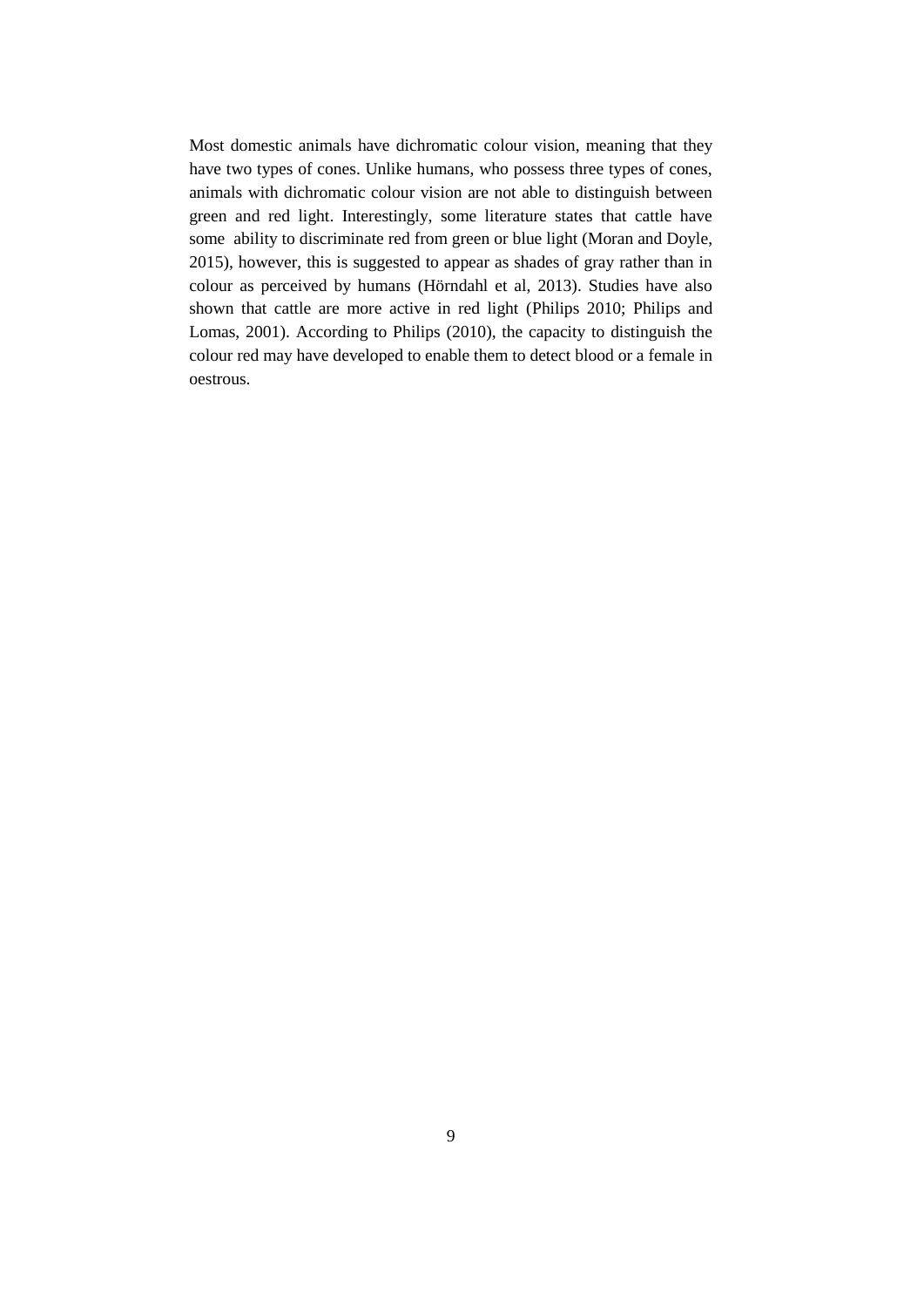### <span id="page-17-0"></span>3 Material and methods

The experiment was conducted at Lövsta research centre in Uppsala, Swedish University of Agricultural Sciences. All animal handling was approved by the Uppsala ethics board (C89/15).

#### <span id="page-17-1"></span>3.1 Animals and housing

For the experiment a total number of 12 female calves of two different dairy breeds were used. Eight of the calves were from the Swedish red breed (SRB) and the remaining four from the Swedish Holstein (SLB). Average age of the calves was 11.5 (range 8-20 weeks) weeks and average time since weaning was 3.5 weeks (range 0-12 weeks) during the experiment. More information about the calves is expressed in table 1.

| Calf ID | <b>Breed</b> | Date of birth | <b>Experimental Week</b> |
|---------|--------------|---------------|--------------------------|
| 0562*   | <b>SLB</b>   | 2015-04-04    | 1                        |
| 0569    | <b>SLB</b>   | 2015-05-11    | 1                        |
| 0571    | <b>SRB</b>   | 2015-05-25    | 1                        |
| 0573    | <b>SRB</b>   | 2015-05-27    | 1                        |
| 0574    | <b>SLB</b>   | 2015-05-28    | 1                        |
| 0575    | <b>SRB</b>   | 2015-06-07    | 1                        |
| 0578**  | <b>SRB</b>   | 2015-06-11    | $\overline{c}$           |
| 0579    | <b>SLB</b>   | 2015-06-15    | $\overline{c}$           |
| 0580    | <b>SRB</b>   | 2015-06-18    | $\overline{c}$           |
| 0581    | <b>SRB</b>   | 2015-06-22    | $\overline{c}$           |
| 0582    | <b>SRB</b>   | 2015-06-27    | $\overline{c}$           |
| 0583    | <b>SRB</b>   | 2015-06-29    | $\overline{c}$           |

Table 1. *Breed, date of birth and week of testing presented for the calves.*

\*Calf nr 0562 had a low birth weight for unknown reasons.

\*\* Calf nr 0578 was approximately 1 month prematurely born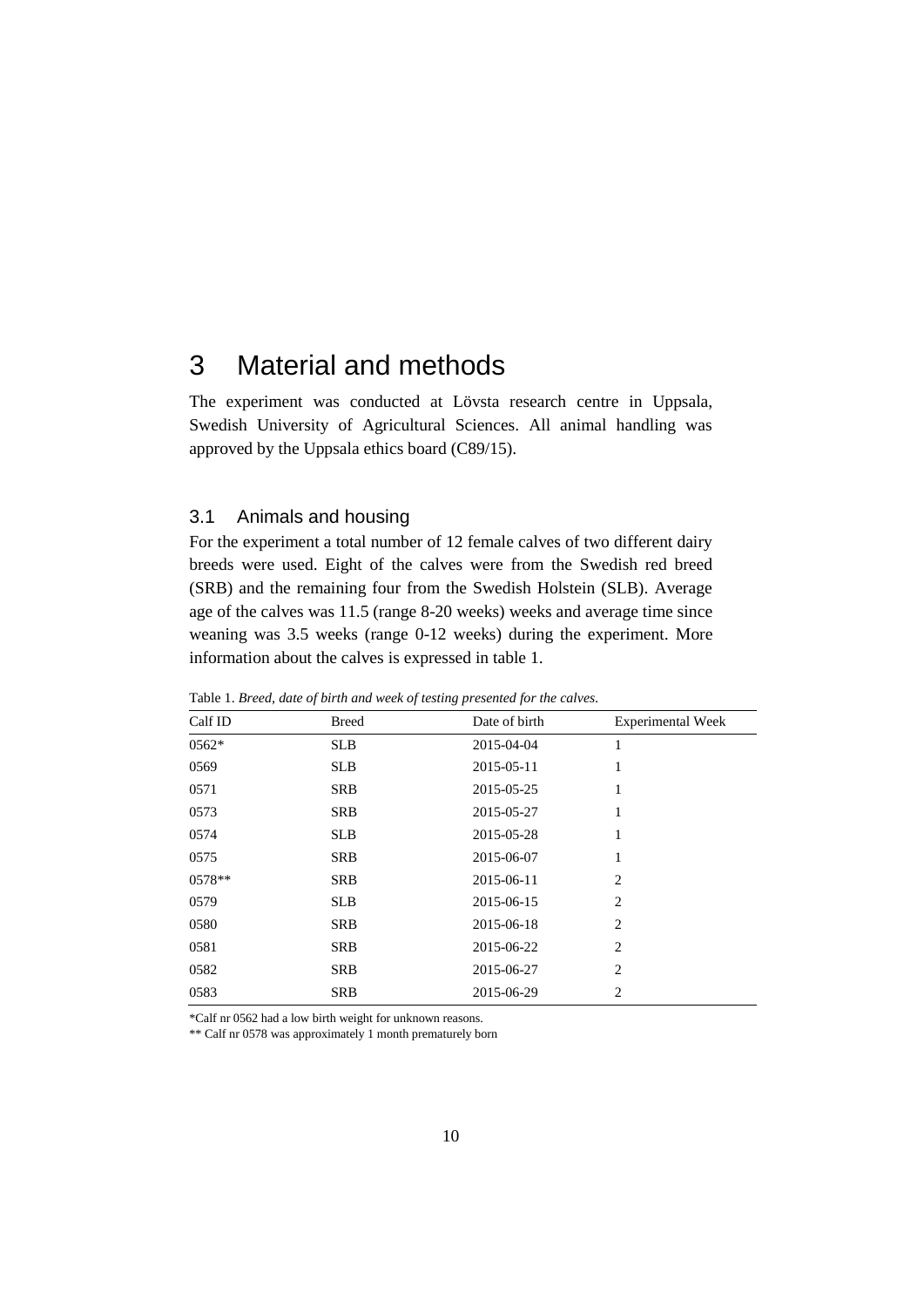In the beginning of each experimental week, the calves were moved from their usual group housing, to the experiment stable where the test arena and three boxes were located. The three boxes were 3 x 3 meters and held two calves per box; the experiment was therefore performed in two batches of six calves, one batch per week.

During the experimental week, each calf had ad lib access to silage and a total of 1 kg concentrate (Lantmännen IDOL) per day. The concentrate was distributed in two allowances per day, one morning and one evening allowance. In connection to the feeding, the boxes were cleaned from faeces and urine. After cleaning, the bedding material that consisted of wood shavings was refilled. By the end of each week the calves were moved back to the calf unit when the experiment was finished. Additionally, the boxes were cleared out and cleaned between week one and two in preparation for the next batch.

#### <span id="page-18-0"></span>3.2 Experiment material and test arena

In order to conduct the obstacle course test, a test arena was built inside the experiment stable by using the original interior with addition of some portable metal gates (figure 1). The gates were tied together to create a confined passage. The passage, 13.5 m long and 2.8 meters wide was then made into an obstacle course with tree obstacles consisting of white plastic bars (light weight cavaletti bar, Safety-system, Enköping, Sweden) and blocks (cavaletti block small, Safety-system, Enköping, Sweden) The edge of the passage had slattered floors; these were covered with rubber mats, otherwise the floors were of concrete. The obstacle course was built deliberately to give the calf two opportunities; either to jump the obstacles or to walk around them. This was done by leaving a gap of at least 0.5 m between the obstacle and the passage wall. To make sure that the "obstacle free way" was not just a straight line the gaps were created on different sides of the obstacles. The obstacle course was also built so that when the calf was entering the obstacle course it was facing the boxes and other calves. This was deliberately done to use the calf's need of social interaction as a motivator to finish the course.

A confined area of 1.5 x 2.5 meters was created in the aisle along the obstacle course. This area was used as a test arena for the novel object test (figure 1).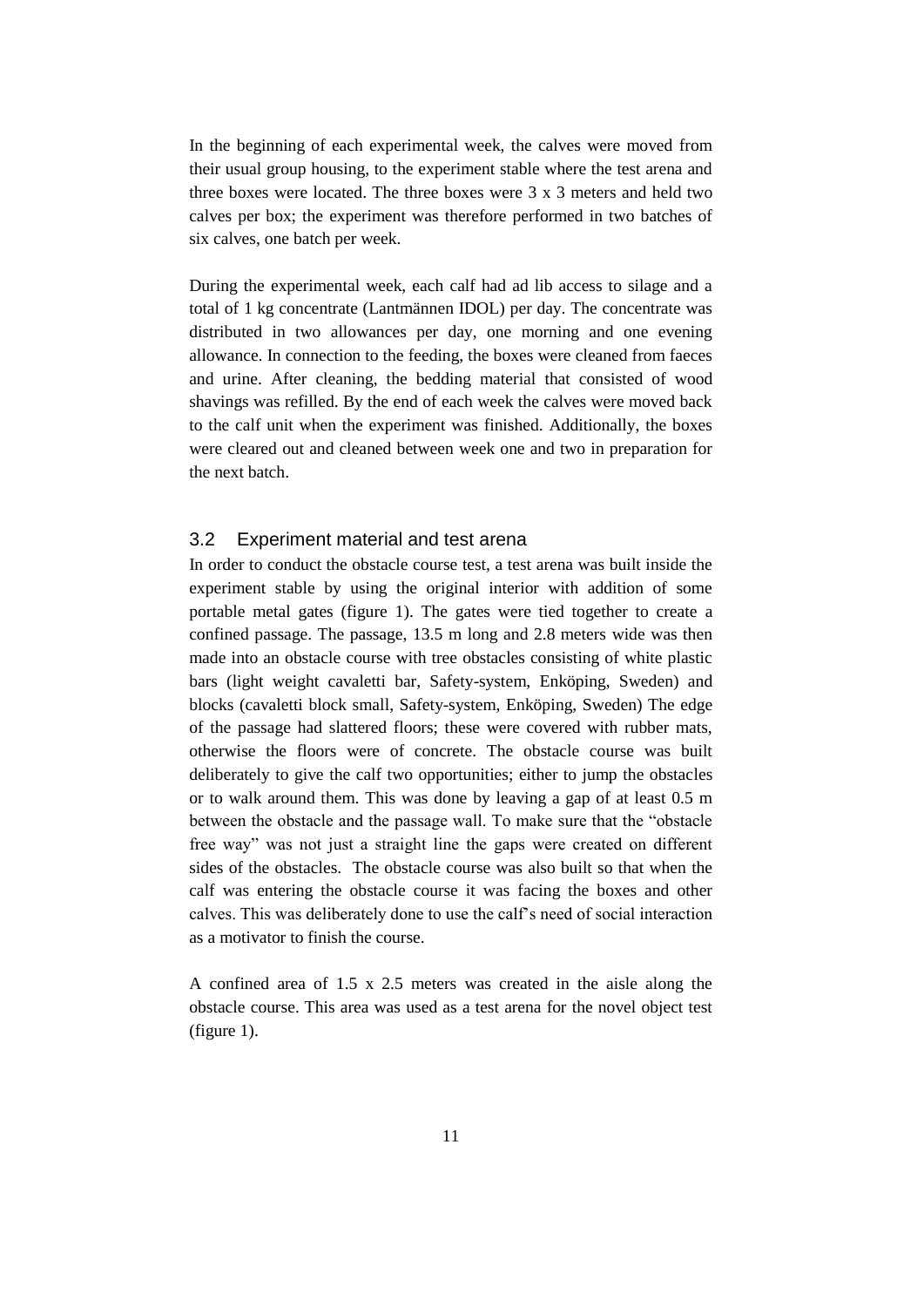In the NOT a number of different novel objects were used; a pink box, an inflatable beach ball, an inflatable beach frog, a colourful pinwheel, a traffic cone and a black plastic cat.



*Figure 1.* Illustration of experiment stable. The figure is not to scale.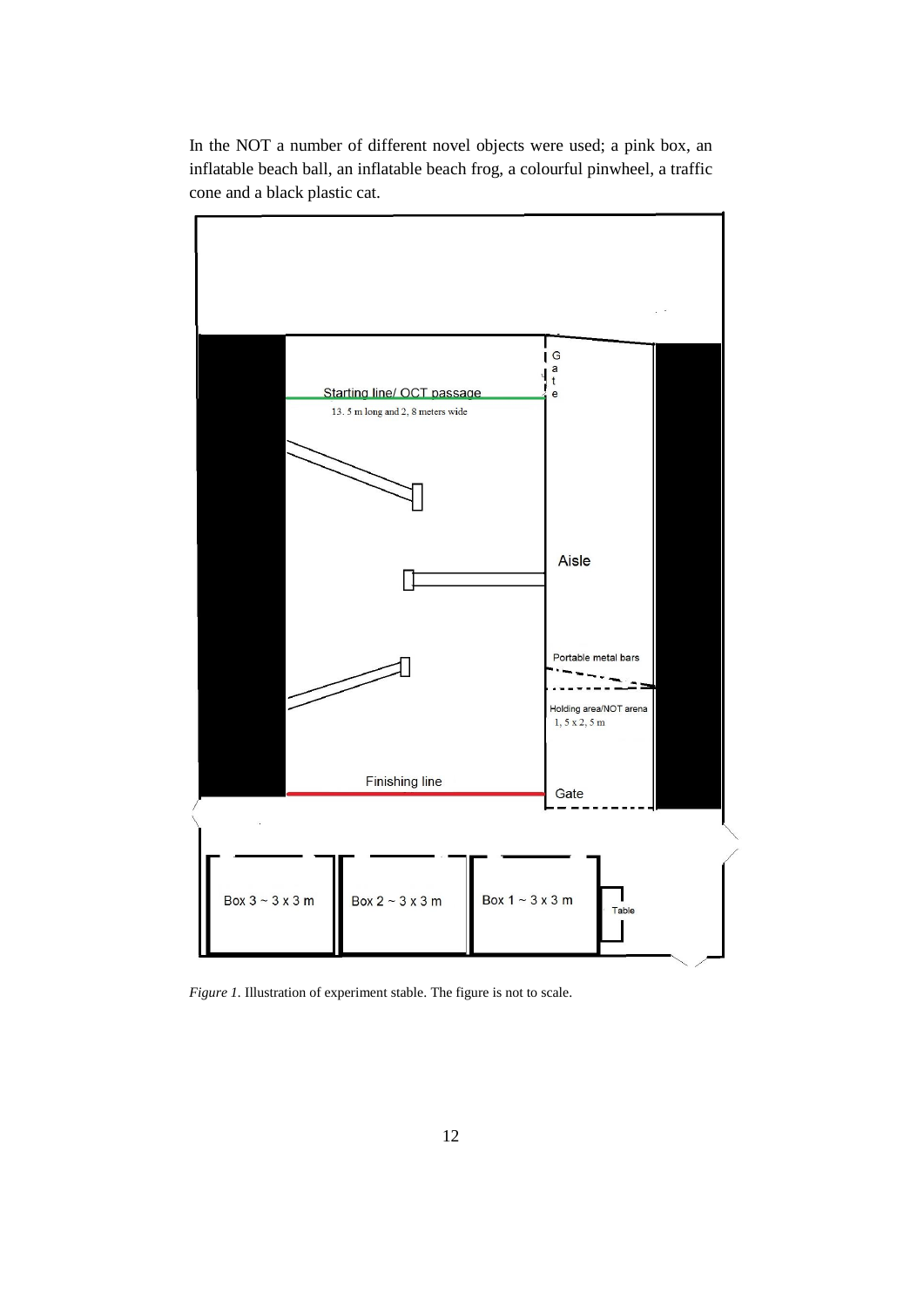#### <span id="page-20-1"></span><span id="page-20-0"></span>3.3 Test procedure and measurements

#### 3.3.1 Light intensity settings

In the experiment, four different light intensities were tested; 225 lx, 5 lx, 0.5 lx white light and 0.5 lx red coloured light. To ensure that the light was evenly distributed in the testing arena, the light intensity was measured on three different points in the obstacle course test (OCT) passage and the NOT arena using a lux meter, inaccuracy level  $\pm$  5% + 10 digit (Lux meter Standard ST-1300, Clas Ohlson, Insjön, Sweden) with ability to measure in four ranges; 0.01-200, 200-2000, 2000-20000 and 20000-50000 lx. In this experiment only the 0.01-200 lx range was used. In the OCT passage, the light intensity was measured at approximately 30 cm over above floor level at the starting line, halfway through the course and at the finishing line. In the test arena for NOT, the light intensity was measured at both ends and in the centre of the arena.

In order to get the right light intensity and to get the light evenly distributed in the test arena, light strands with LED lights of white light (Glänsa light strand 12 meters, Rusta, Upplands Väsby, Sweden) and of red coloured light (light strand 10 meters, Konstsmide, Gnosjö, Sweden) were put up along both sides of the OCT passage wall, and switched on and off depending on trial. Additional to this, fixed light fittings were covered with plastic bags to various extent depending on desired light intensity. All the emergency signs were covered with plastic bags. Before starting a trial the calves were given 30 minutes to adjust to the new light intensity.

#### <span id="page-20-2"></span>3.3.2 Pre test procedure

Before starting the trials, a number of test runs were performed the first day of every week. In the first week some additional runs were made to practice the test procedure and calf handling. The purpose of the test runs was to acclimatize the calves to the new environment and to make sure they had all walked through the aisles and passages before the start of the experiment. The number of runs per calf was not fixed, the test runs were terminated when all the calves had learned to move though the different steps. Also, a small amount of feed concentrate was given in connection to this as a positive reinforcement. For the same reason, the calves that did not want to eat concentrate were gently patted after and during each test run.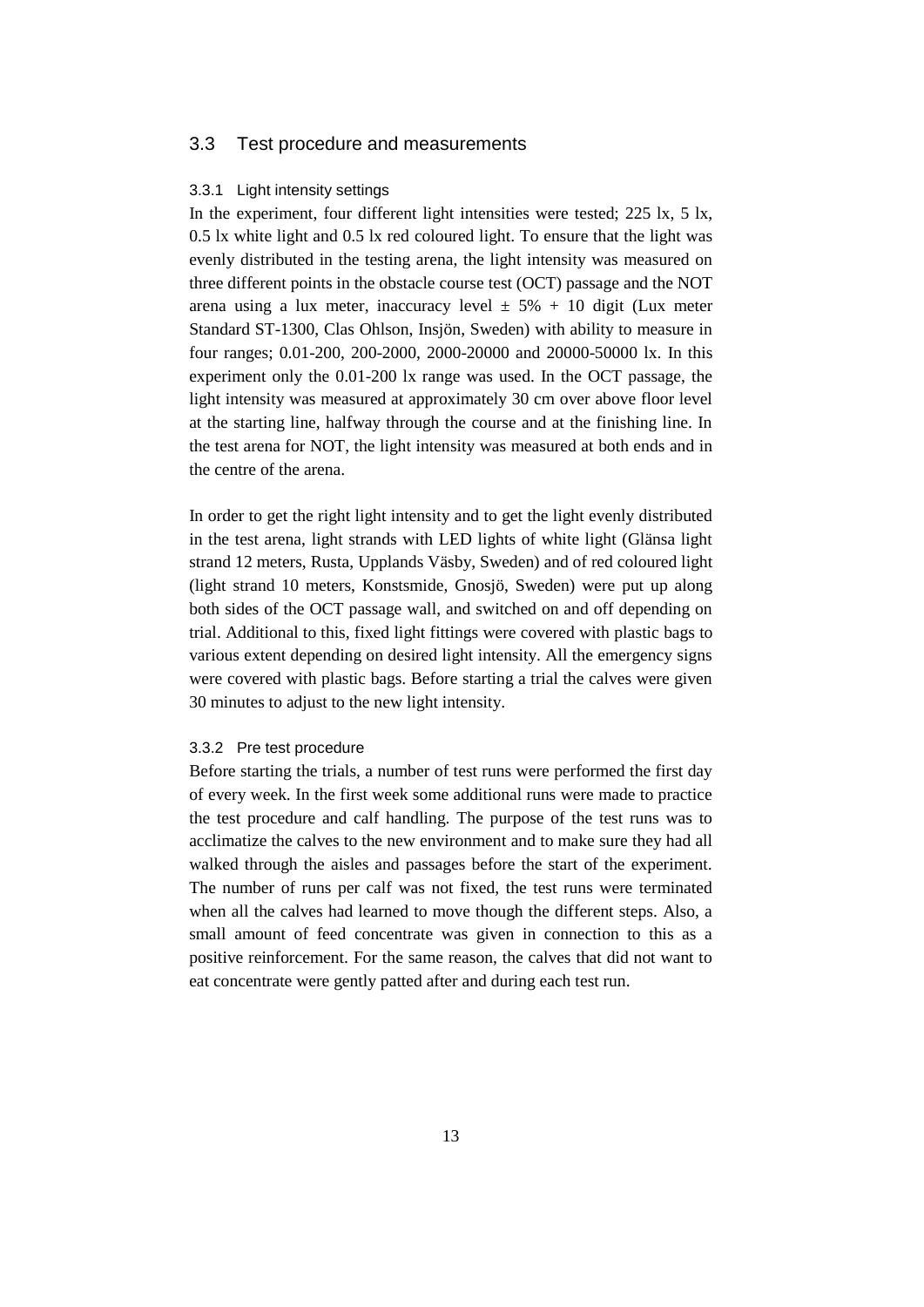#### <span id="page-21-0"></span>3.3.3 Experimental design

The calves were divided into a total of four groups with three calves in each group. The experiment was conducted as a changeover study, where all calves in one group were subjected to the treatments in the same order, but tested individually. The treatment order for each group is presented in table 2. The groups of calves were tested 1-2 times per day depending on time use of each calf.

Table 2. *Order of testing, 225 lx =225 lx intensity light (full intensity), 5 lx = 5 lx intensity light, 0.5 lx (r or w) = 0.5 lx intensity light in r = red or w = white.* 

| Group | Order           |                 |               |               |  |  |  |
|-------|-----------------|-----------------|---------------|---------------|--|--|--|
|       | 1               | 2               | 3             | 4             |  |  |  |
| A     | $225 \text{lx}$ | $0.5$ lx w      | $5 \text{lx}$ | $0.5$ lx r    |  |  |  |
| B     | $0.5$ lx w      | $225 \text{lx}$ | $5 \text{lx}$ | $0.5$ lx r    |  |  |  |
| C     | $225 \text{lx}$ | $0.5$ lx r      | $5 \text{lx}$ | $0.5$ lx w    |  |  |  |
| D     | $0.5$ lx w      | $225 \text{lx}$ | $0.5$ lx r    | $5 \text{lx}$ |  |  |  |

#### <span id="page-21-1"></span>3.3.4 Obstacle course test

At the start of a trial, one calf was moved to the NOT arena at the start of the aisle next to the OCT passage (figure 2). This was done by enticing the calf with a bucket of concentrate and some gentle pushing to move forward. After some measurements had been taken, belonging to a simultaneous study, the calf was released and could proceed to the end of the aisle where one person was waiting with the concentrate bucket. The calf was enticed to walk out in to the OCT passage using the concentrate bucket and mild pushing. When the calf passed the starting point, a digital timer able to count seconds (Kitchen Timer, Philips, Amsterdam, The Netherlands) was started and the number of steps from this point to the finishing line was counted. If the calf did not continue the course by its own, the person with the bucket continued to walk approximately 0.5-2 meters ahead of the calf, motivating it to finish the course. To keep the calf from turning back, another person walked approximately 2 meters behind and gave the calf a push if it did not want to move forward. If the calf had any type of physical contact with the obstacles this was noted.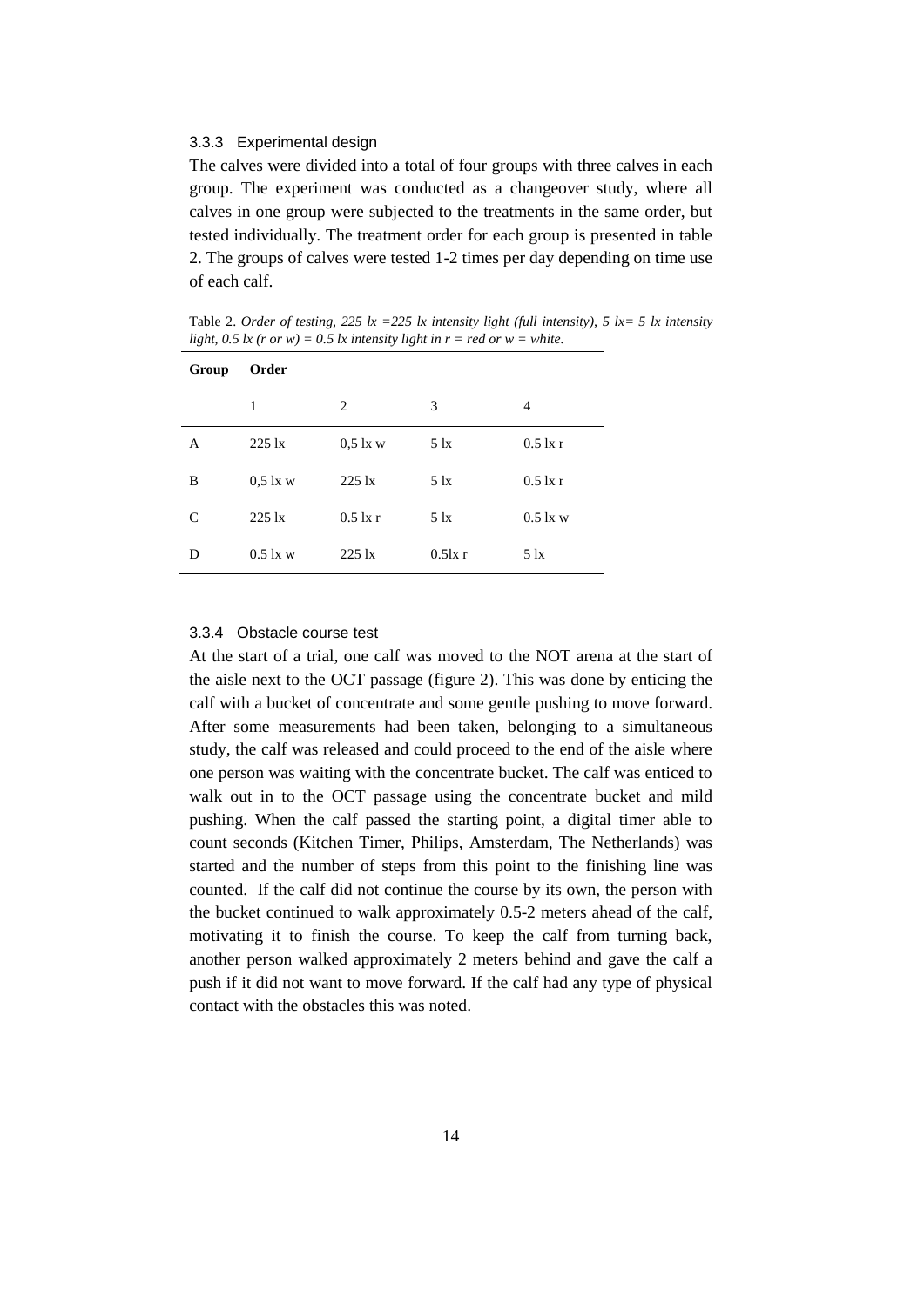The parameters registered in the OCT were number of steps, time from start to finish and number of contacts with the obstacles.

#### <span id="page-22-0"></span>3.3.5 Novel object test

When the calf had passed the finishing line the timer was stopped and the calf was once again brought to the NOT arena. After a few more measurements belonging to the other study, the novel object study was initiated. This was done by firmly putting a novel object in the NOT arena, making sure the calf was noticing. As the object touched the ground, the timer was started. During the test, the time until first contact, the number of contacts and the length of each contact were measured. The study progressed for 15 minutes. During the 15 minutes, 6 types of behaviours were counted, see table 3 for ethogram. The novel object and the obstacle course were only used once per group, after that the object was changed and the obstacle course was rebuilt.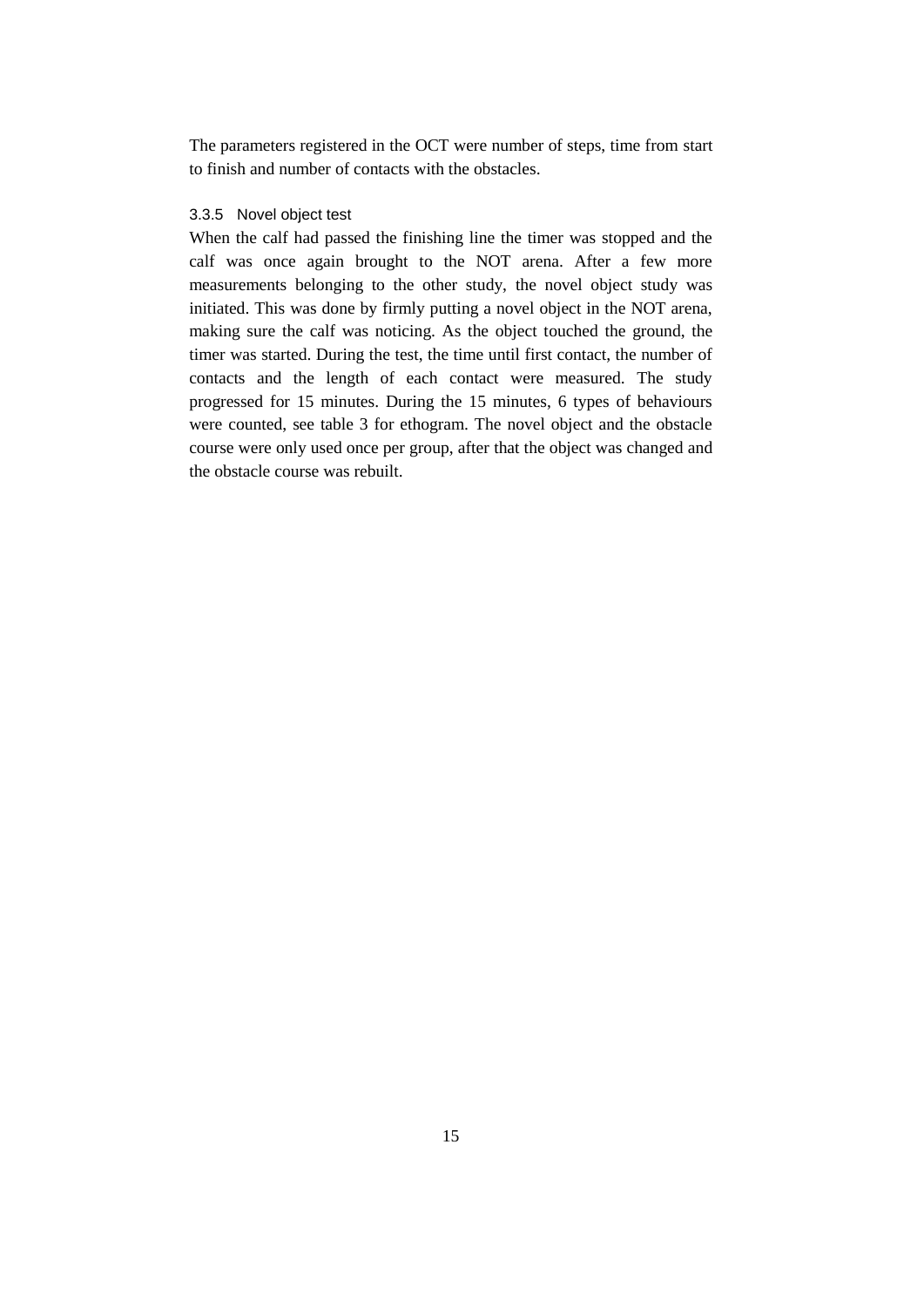| Behaviour                            | Definition                                                                                                                                                                                                                                                                                                          | Description                                                                         |
|--------------------------------------|---------------------------------------------------------------------------------------------------------------------------------------------------------------------------------------------------------------------------------------------------------------------------------------------------------------------|-------------------------------------------------------------------------------------|
| Licking, smelling or biting<br>(LSB) | Licking: The calf's tongue<br>touches the object. Smelling:<br>The calves muffle is lightly<br>touching (but not moving) the<br>object or is close $(< 10$ cm) to<br>the object. The nostrils are<br>moving or sounding. Biting:<br>The calf touches the object with<br>its teeth, but is not moving the<br>object. | One count for each behaviour<br>respectively. The behaviour<br>was manually counted |
| Unintentional contact                | Contact without awareness, for<br>example tripping over the<br>object or touching the object<br>with one or more hoofs as they<br>are moving.                                                                                                                                                                       | Manually counted                                                                    |
| Moving                               | The calf either pushes the<br>object or lifts it up and moves                                                                                                                                                                                                                                                       | Manually counted                                                                    |
| Retreat                              | The calf is retreating or<br>moving away in a fearful<br>manner immediately after (or<br>before) making contact with the<br>novel object                                                                                                                                                                            | Manually counted                                                                    |
| Vocalization                         | Sound made by the calf's vocal<br>cord, Note: Not in connection<br>to urination or defecation                                                                                                                                                                                                                       | Manually counted                                                                    |
| Lie down                             | The calf lies down on the chest<br>or side in the test arena                                                                                                                                                                                                                                                        | Manually counted                                                                    |

Table 3. *Ethogram of scored behaviours in the NOT.*

#### <span id="page-23-0"></span>3.4 Data handling

The data was manually collected during the trials and thereafter transferred, sorted and organized (Microsoft Office Excel 2007, Microsoft Corp. Albuquerque, NM, USA). The effect of light intensity, group, order in which light intensities were applied, previous light intensity and breed was tested with a linear mixed model (SAS 9.4, SAS Inst. Inc., Cary, NC, USA). Breed and previous light intensity was found non-significant. The statistical model included the random effect of calf(ID), and the fixed effects of light intensity (TREAT), group and order. Repeated measures on calf nested within group with autoregressive covariance structure was included as a random effect using the statement 'repeated order/subject=ID(group) type=AR (1)'. For the fixed effects, least-squares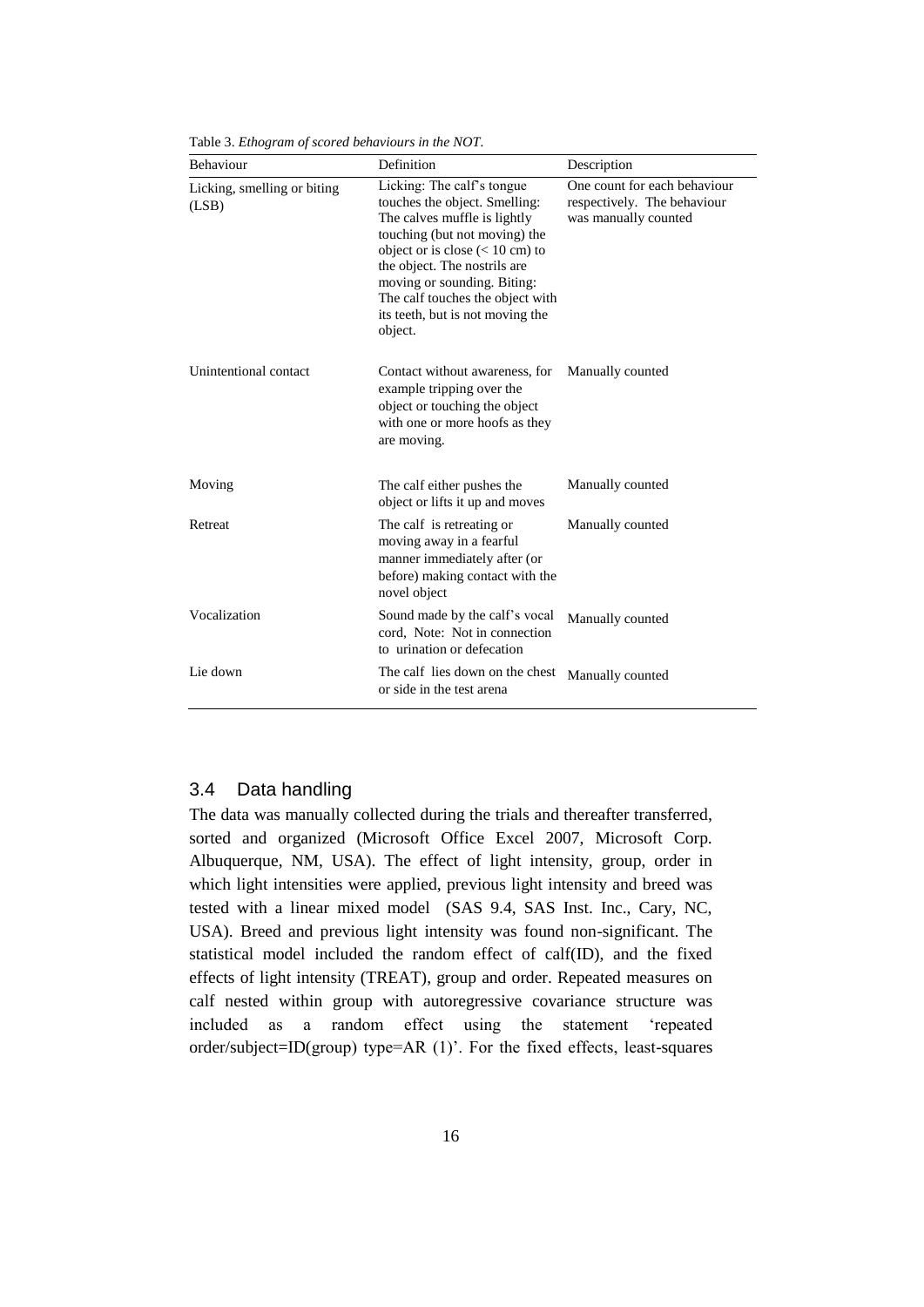means (LSMEAN) were calculated and differences between them were tested for significance using t-tests. Normality and equality of variance were checked by visual inspection of the residuals. Values given are mean(SD) or LSMEAN±SEM.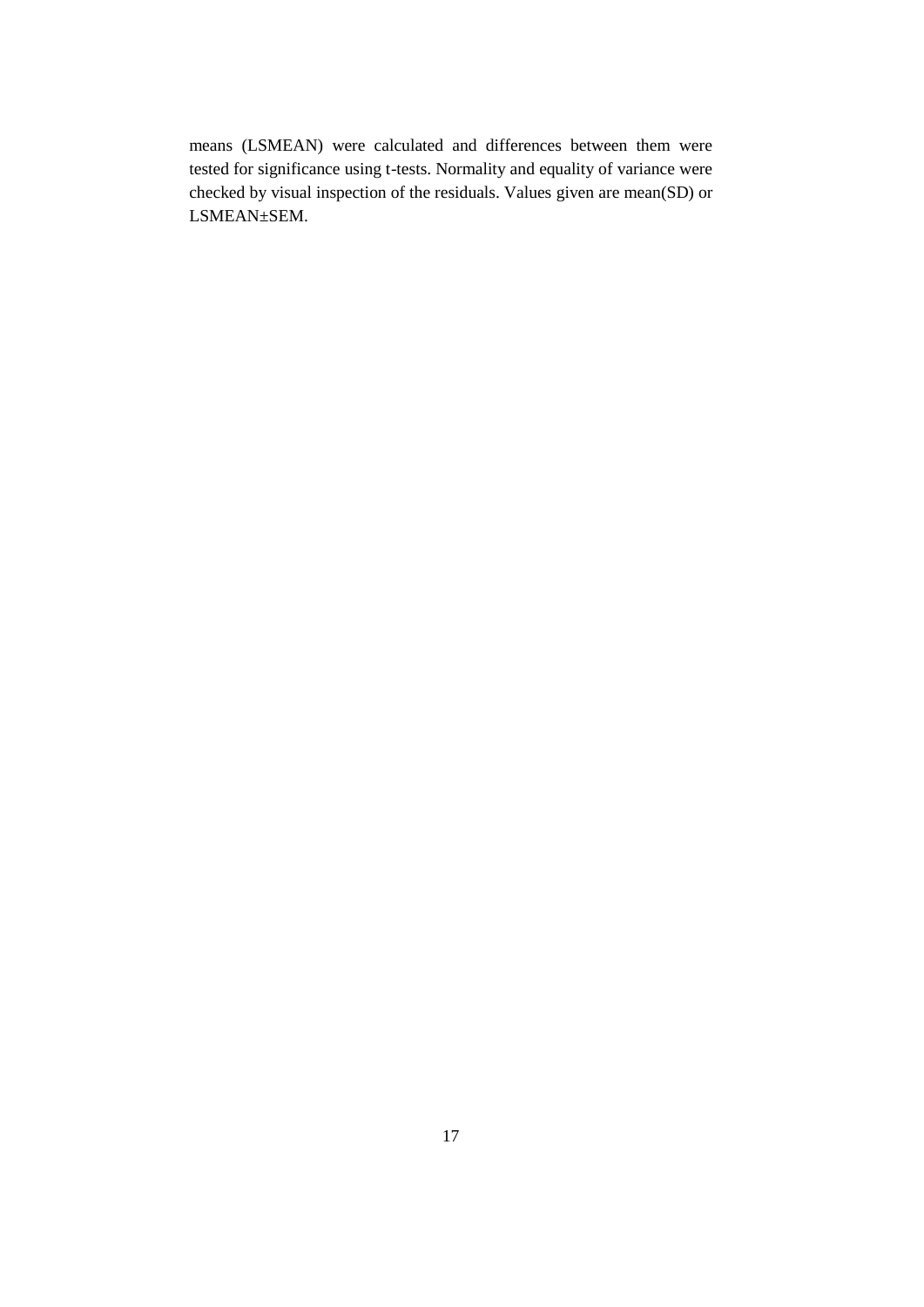### <span id="page-25-1"></span><span id="page-25-0"></span>4 Results

#### 4.1 Obstacle Course Test

No significant difference in time passing the course or number of contacts with the obstacles in the OCT was found between groups, intensity or order of testing. However, there was a significant increase  $(p<0.05)$  in number of steps taken in 0.5 lx red light (39.9), compared to 5 lx (28.9). For further information, please see table 4.

#### <span id="page-25-2"></span>4.2 Novel Object Test

In the novel object test, no significant difference was found in time of first contact, length of contact, licking, smelling or biting (LSB) and number of contacts between groups, intensity or order. There were, however, significantly more movements of the novel object in 225 lx compared to 5 lx ( $p<0.01$ ) and 0.5 lx red light ( $p<0.05$ ), and significantly less moving in 5 lx compared to 0.5 lx white light ( $p<0.05$ ). The results also show a strong tendency ( $P=0.0582$ ) for more moving when calves were tested in their third or fourth treatment compared to the second, and more in the fourth treatment compared to the first. More information can be found in table 4.

#### <span id="page-25-3"></span>4.3 Other results

Three of the measured behaviours in the NOT; retreat, vocalization and liedown, did not have enough observations to secure any statistical relevance. However, they gave some interesting information that could be useful in future experiments with more animals.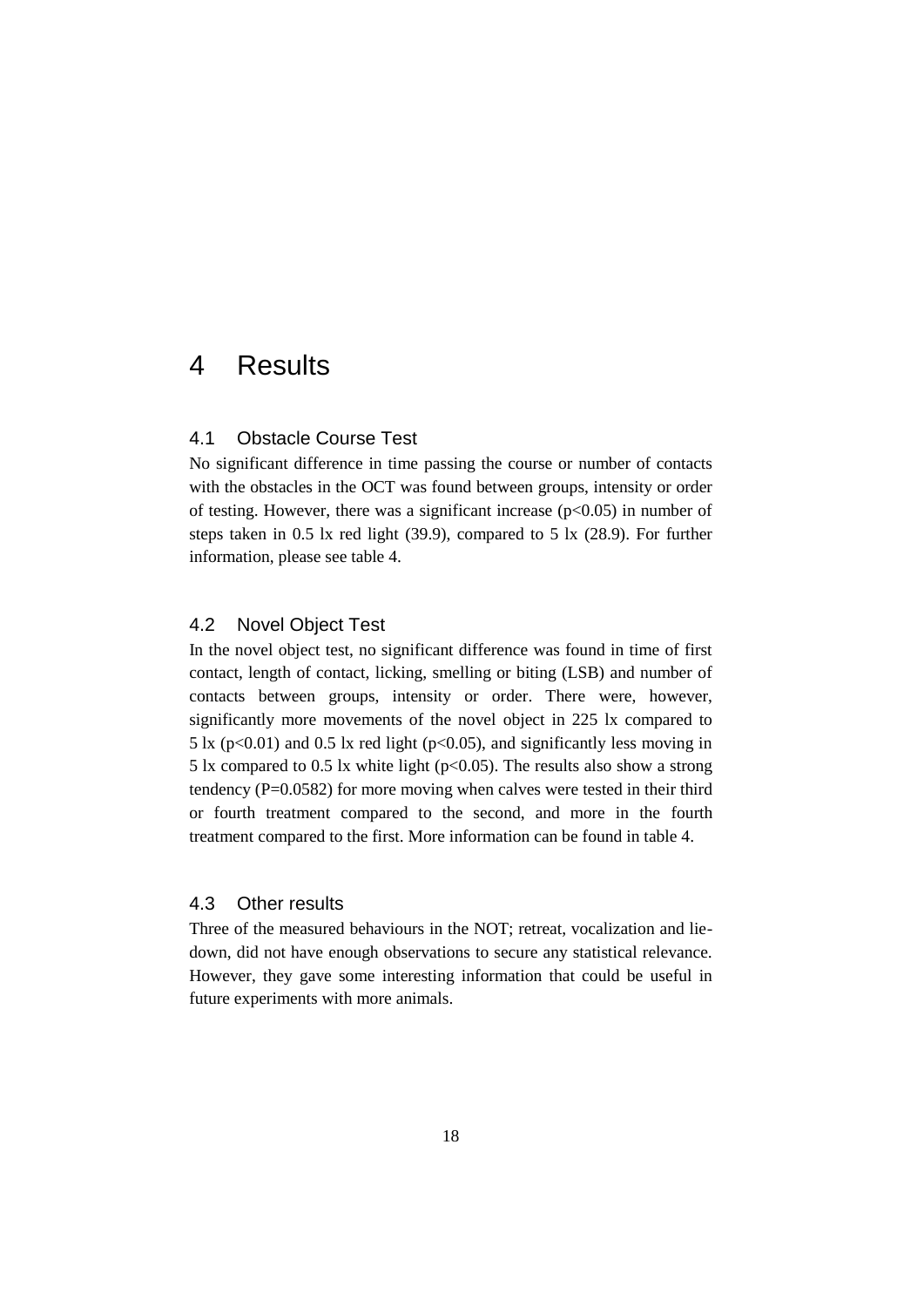The lie down behaviour was only observed in 5 lx and in 0.5 lx red light. There mean value of lie downs were twice as high (0.2) in 0.5 lx compared to 5 lx (0.1) and all observations came from different individuals. Two of the calves came from the same group (Group A).

The mean number of vocalizations observed was higher in 225 lx (2.4), compared to 5 lx (0.3) and 0.5 lx white light (0.5). No vocalization at all was observed in 0.5 lx red light.

The mean number of retreats increased in 0.5 lx (1.1 for white light and 2.0 for red) compared to  $225 \text{ lx} (0.6)$  and  $5 \text{ lx} (0.3)$ . A large proportion of calves (9 out of 12) performed this behaviour at least once in one of the intensities.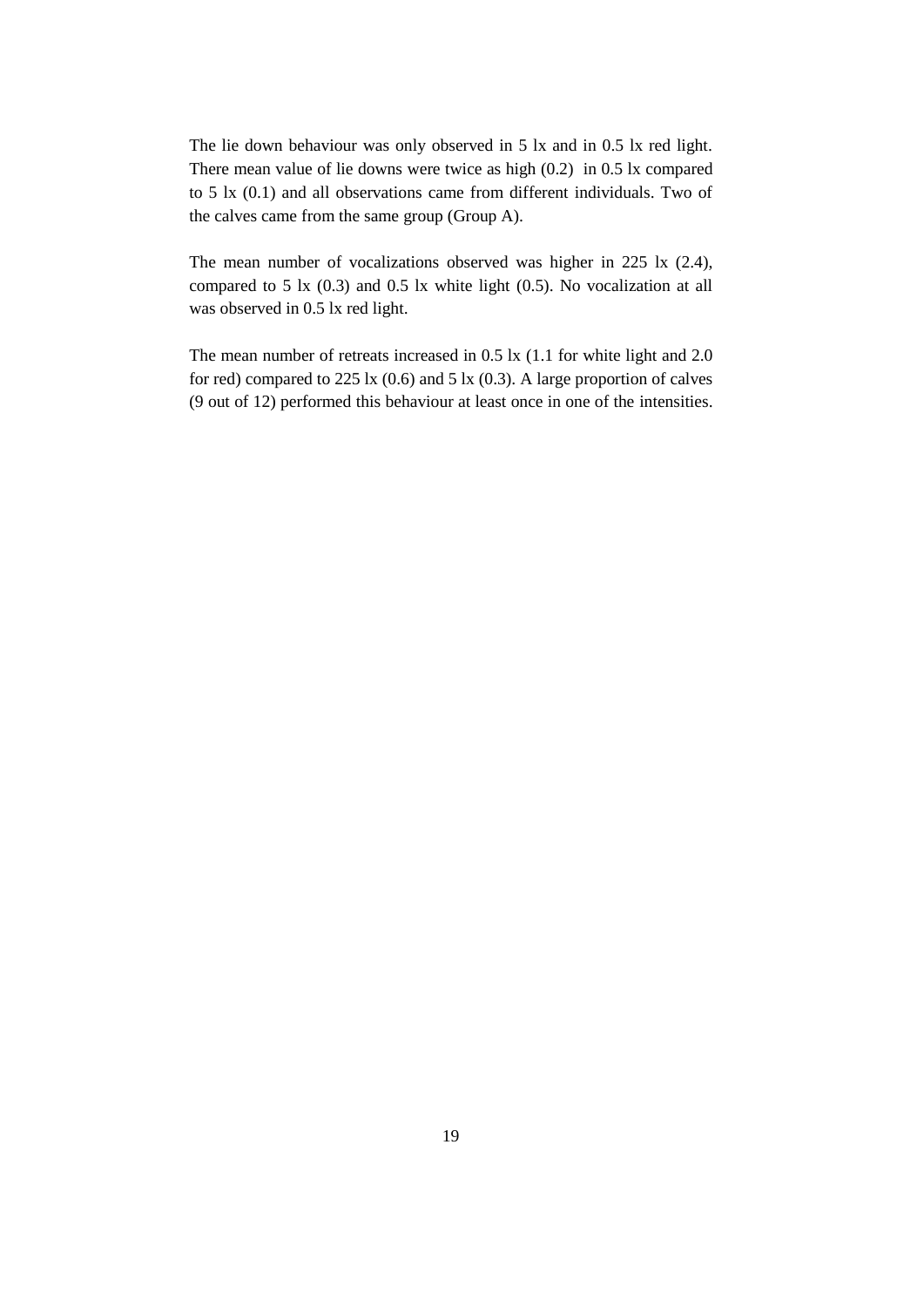Table 4. The table presents least square means ± standard error of means and p>F values in recordings of statistical relevance. TOCT= Time in the obstacle course, SOCT= number of steps in *the obstacle course, COCT= number of contacts in the obstacle course. LSB=licking, smelling or biting the Novel object (NO), Moving = Number of times moving the NO, NcNOT= number of*  contacts with the NO, FcNOT= Time of first contact with the NO, LcNOT= mean length of contact with the NO, Uncont= the number of unintended contacts with the NO. Significant differences *between treatments or groups are marked with different superscripts in capital letters ABCD Tendencies of differences is marked in lower case letters ab. Significant levels SOCT: A-B = p< 0. 05. Significant levels Moving: AC-B = p<0. 01, AC-BD = p<0. 05 and B-CD = p<0. 05.*

|              | Treatment                  |                        |                  |                        | Group           |                 |                       | Type 3 fixed effects |         |        |        |
|--------------|----------------------------|------------------------|------------------|------------------------|-----------------|-----------------|-----------------------|----------------------|---------|--------|--------|
|              |                            |                        |                  |                        |                 |                 |                       |                      | P > F   |        |        |
| Rec.         | 225 lx                     | $5 \text{lx}$          | $0.5$ lx w       | $0,5$ lx r             | A               | B               | $\mathsf{C}$          | ${\bf D}$            | Treatm. | Group  | Order  |
| <b>TOCT</b>  | $51.9 \pm 22.2$            | $65.3 \pm 24.0$        | $48.9 \pm 21.6$  | $79.7 \pm 20.2$        | $90.2 \pm 27.6$ | $34.0 \pm 36.9$ | $65.9 \pm 27.0$       | $55.7 \pm 27.0$      | 0.6808  | 0.5583 | 0.4977 |
| <b>SOCT</b>  | $32.3 \pm 4.2$             | $28.9^{\rm A} \pm 4.6$ | $39.6 \pm 4.0$   | $39.9^{\rm B} \pm 3.7$ | $35.4 \pm 4.6$  | $26.6 \pm 4.4$  | $39.7 \pm 4.4$        | $39.0 \pm 4.4$       | 0.0297  | 0.2171 | 0.2253 |
| <b>COCT</b>  | $1.7 \pm 0.7$              | $3.1 \pm 0.7$          | $1.9 \pm 0.6$    | $3.4 \pm 0.6$          | $2.1 \pm 0.6$   | $1.5 \pm 0.6$   | $3.6 \pm 0.6$         | $2.9 \pm 0.6$        | 0.3460  | 0.1407 | 0.9556 |
| <b>LSB</b>   | $17.3 \pm 2.7$             | $5.7 \pm 3.2$          | $13.3 \pm 2.6$   | $10.5 \pm 2.3$         | $10.0 \pm 2.5$  | $13.6 \pm 2.4$  | $13.2 \pm 2.3$        | $10.0 \pm 2.4$       | 0.1511  | 0.6107 | 0.0947 |
| Moving       | $13.5^{\text{AC}} \pm 2.6$ | $-2.3^{\rm B} \pm 3.5$ | $9.6^{CD}$ ± 2.5 | $4.0^{BD} \pm 2.2$     | $2.8 \pm 2.6$   | $7.8 \pm 2.3$   | $10.3 \pm 2.5$        | $3.8 \pm 2.8$        | 0.0395  | 0.2122 | 0.0582 |
| <b>NcNOT</b> | $18.4 \pm 2.5$             | $8.0 \pm 3.0$          | $13.8 \pm 2.2$   | $10.0 \pm 2.1$         | $10.4 \pm 2.2$  | $10.1 \pm 2.1$  | $17.7 \pm 2.1$        | $11.9 \pm 2.2$       | 0.1099  | 0.1025 | 0.2184 |
| FcNOT        | $31.0 \pm 38.3$            | $50.6 \pm 45.0$        | $14.9 \pm 32.5$  | $50.3 \pm 30.8$        | $13.5 \pm 27.8$ | $5.7 \pm 26.4$  | $20.6 \pm 26.4$       | $107.1 \pm 28.0$     | 0.8994  | 0.1009 | 0.8953 |
| LcNOT        | $9.9 \pm 3.1$              | $8.3 \pm 3.6$          | $13.6 \pm 2.7$   | $8.9 \pm 2.5$          | $10.0 \pm 2.4$  | $12.2 \pm 2.3$  | $10.3 \pm 2.3$        | $8.2 \pm 2.4$        | 0.5622  | 0.6922 | 0.4250 |
| Uncont       | $3.6 \pm 1.4$              | $6.2 \pm 1.9$          | $2.7 \pm 1.2$    | $2.2 \pm 1.3$          | $3.2 \pm 1.2$   | $1.1^a \pm 1.2$ | $5.8^{\rm b} \pm 1.0$ | $4.6 \pm 1.2$        | 0.3196  | 0.0786 | 0.5696 |

Least square means  $(LSMEAN) \pm Standard$  error of means  $(SEM)$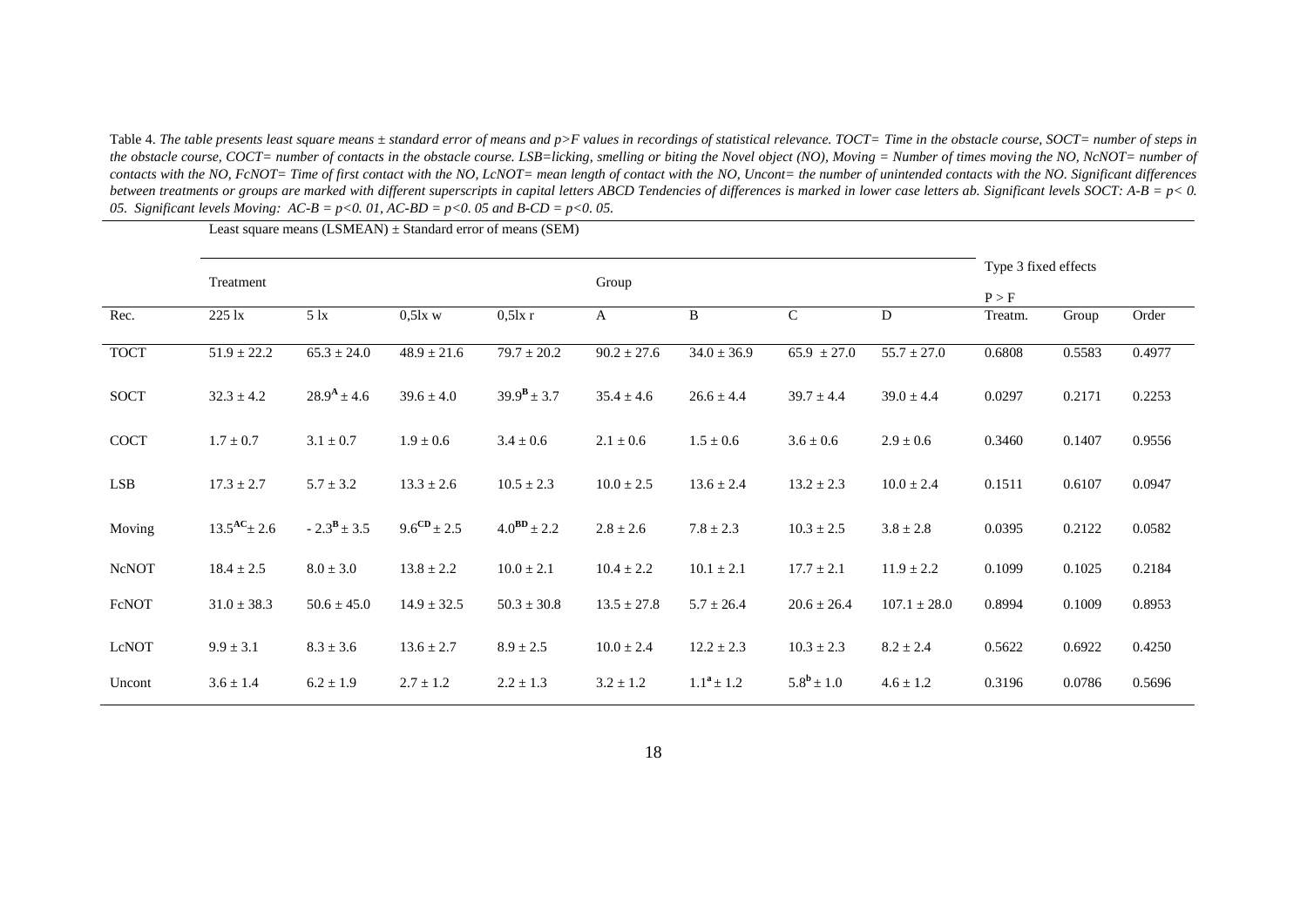## <span id="page-28-0"></span>5 Discussion

Overall the results show very little difference between treatments. However, this was a small study that only included a homogeneous group of calves of one gender, a specific age group and of milk breed. This was made on purpose to minimize the variance to be able to draw statistically relevant conclusions with a small amount of animals. Consequently, this study would have to include more animals in order to draw relevant conclusions for calves in different systems and of different breeds and gender.

The experiment design used in this study did not follow a Latin square, in which case the groups would have had to be evaluated in all intensities following a random test order. Since some of the groups in some cases went from the same specific intensity to the same other specific intensity, this might have given deceptive results on the measured parameters that may have been related to the order of testing rather than the actual intensity. For example if the calves went more times from light to dark intensities or the other way around. In some of the parameters tested there were big differences between groups, the reason for this is probably that the groups contained only three calves and that the individual differences therefore was more prominent than it would have been if the groups consisted of more animals.

Another factor that could have affected the results was the fact that this study measured a lot of different parameters; this increases the risk to get significance by coincidence (Type 1 errors) wich may lead to false conclusions regarding the results. One way to minimize this risk would have been to raise the level of significance to  $p<0.01$ , in wich case all of the significant differences found in this study would no longer be true.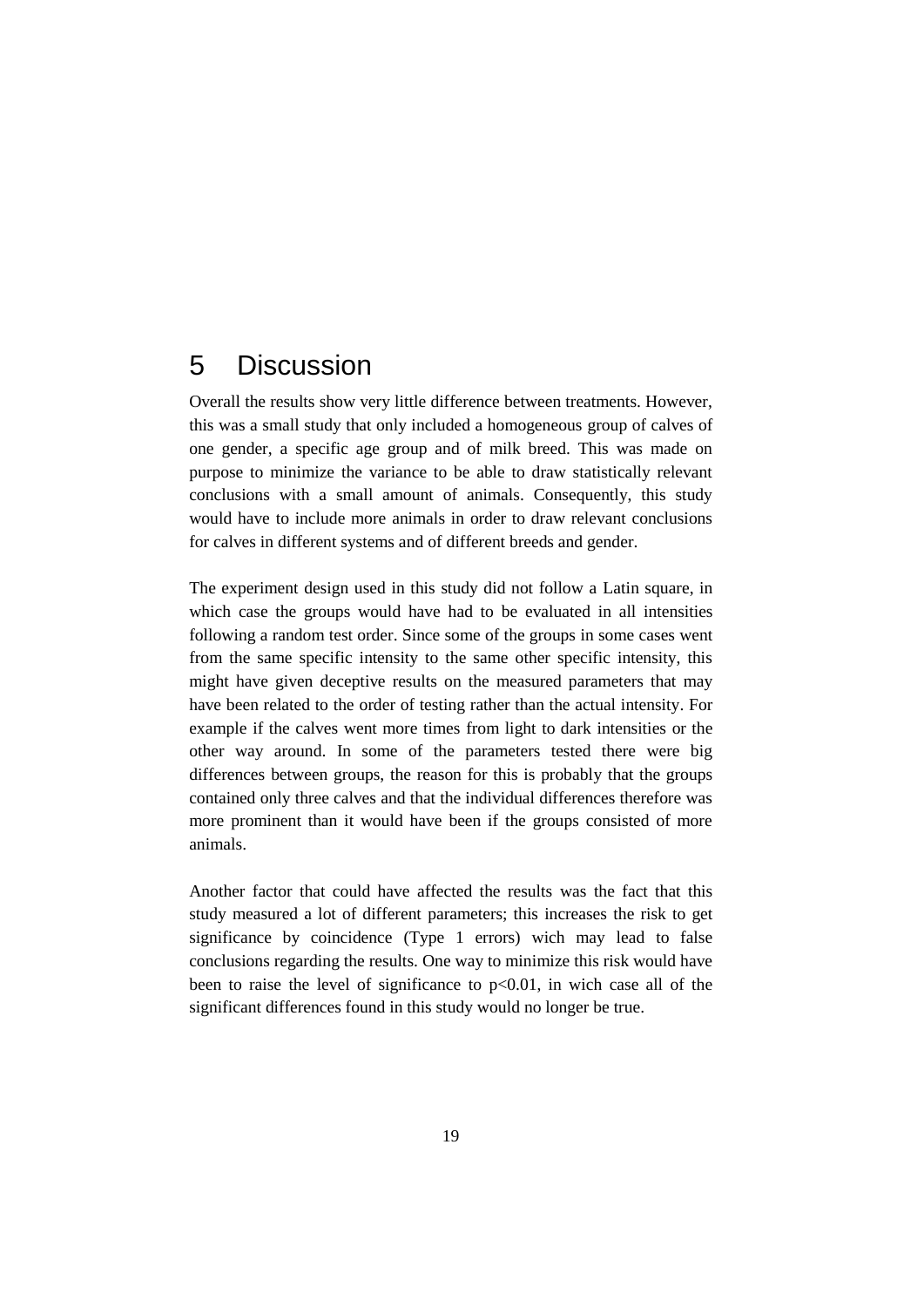#### <span id="page-29-0"></span>5.1 Obstacle course test

The obstacle course was deliberately designed in a way that gave the calves two opportunities, either to walk the course avoiding the obstacles or to jump over the obstacles. This was mainly because the calves tended to walk or gallop in a straight line and did not know how to continue if they had walked into a "dead end" between the wall and the obstacle. This was discovered during the test runs where the obstacles initially were higher and the angles between the wall and the obstacle were sharper. According to Moran and Doyle, (2015), cattle can react this way if they feel pressured in to doing something they don't want to do. The less sharp angles and lower obstacles offered an easier solution and seemed to reduce the confusion and disorientation from the calves. The obstacles were also easy to knock down, and therefore prevented the calves from tripping if they tried to jump over them but did not lift their legs up properly. Additionally, the white colour is reflective, which made the obstacles easy to detect even in dim light.

The results from the obstacle course showed no significant difference in time or number of contacts between the intensities, however, there was a significant increase in number of steps in the lowest intensity (0.5 lx) red light compared to 5 lx. This is similar to the results by Philips et al. (2000), where it was shown that the stepping rate increased in dark pathways compared to lit pathways (259 lx), and that the step length was shortened in the dark pathway. However, no difference in speed was shown. Although step length was not measured in this study, the time from start to finish can be seen as a measure of speed. Since there were no differences in time between the intensities, and the calves took more steps in 0.5 red light compared to 5 lx, it is likely that the step length was shorter in 0.5 lx compared to 5 lx.

Since the number of steps was manually counted once per calf, they cannot be regarded as exact values. A use of for example video recordings as done in Philips et al. (2000) to monitor the position and angle of the cow's feet would have given the opportunity to recheck all results if necessary, but would not affect the counting as such, since it is affected by the definition of what counts as a step, which was sometimes hard to determine since the calves did not always show clean steps.

The use of the feed concentrate bucket as a motivator was very efficient. The reason for this was probably because it stimulated the calf's natural instinct to eat feed and their sensory behaviour of sound and smell (Moran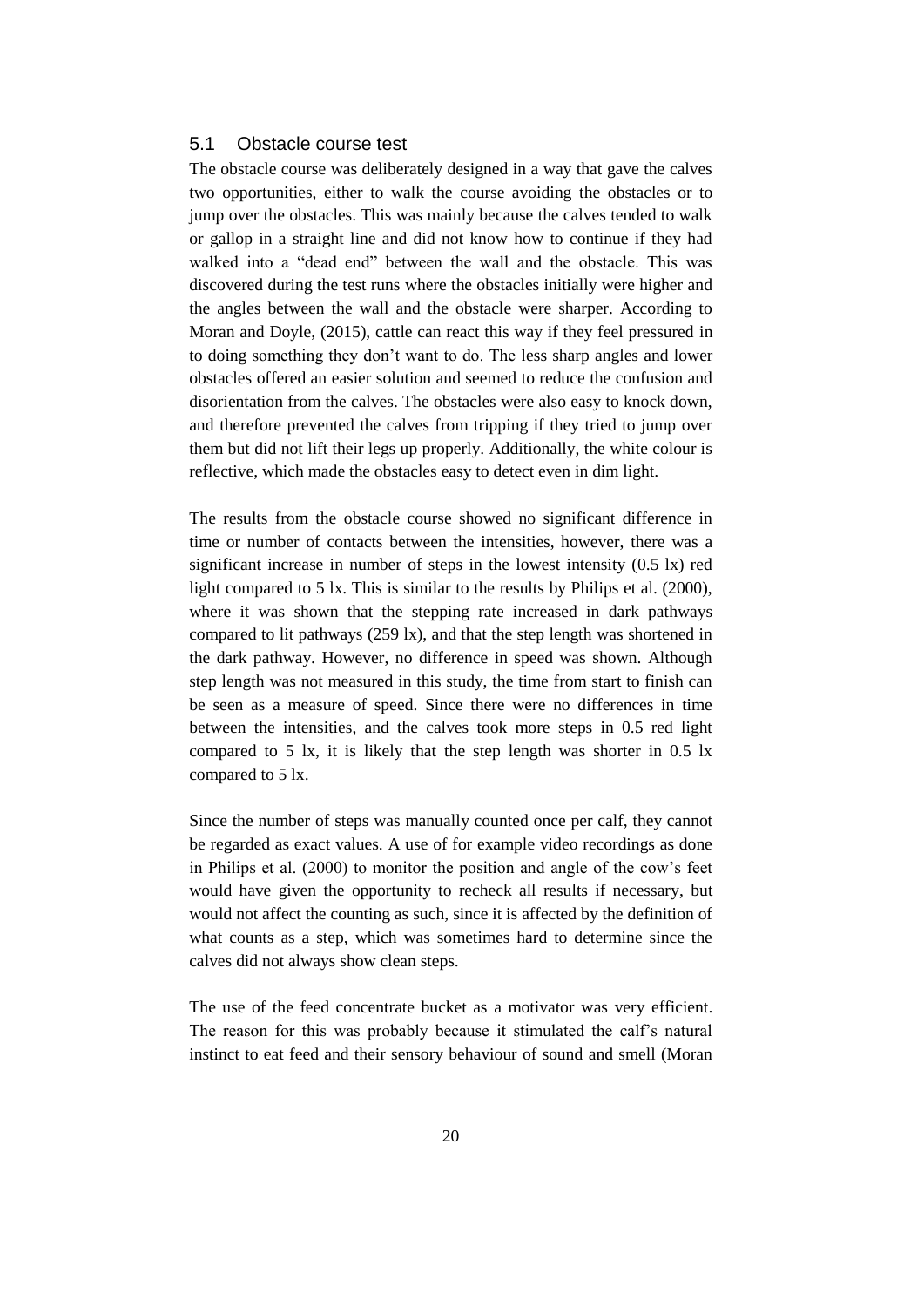and Doyle, 2015). On the down side, some of the calves were highly feed motivated and quickly learned to follow the bucket. Because of this, it is possible that a lack of vision or possible fear responses may have been suppressed by their motivation to eat or that they learned to blindly follow the smell or the sound of the bucket to get feed. Furthermore, there were a few of the younger calves that did not want to eat concentrate. These calves were harder to entice, and were instead offered gentle patting (positive reinforcement) and an empty milking bottle that they had before weaning to suckle on. The calves, however, quickly lost interest in the milking bottles, making patting the best motivation for these calves. However it was not as successful as the concentrate bucket. This suggests that enticing the calves with feed overall is better than enticing with gently patting or suckling on milk bottles.

Another enticing strategy used was to design the OCT so that the calves were moving towards the boxes where the other calves were held, taking advantage of their need of social contact (Moran and Doyle, 2015). However it is unclear if the calves were aware of their presence in the darkest intensity, in which they might not have been able to spot them. Furthermore, it is hard to conclude if their motivation of social contact were higher or lower than the willingness to proceed in the OCT, since this was used additionally to feed motivation or gentle patting.

#### <span id="page-30-0"></span>5.2 Novel object study

The choice of placing the novel object arena in the aisle next to the OCT passage was made mainly for practical reasons but also to make sure that the novel object arena was familiar, minimising the risk that the calves show fearfulness towards the environment rather than to the darkness and the object. All calves were tested for 15 minutes each in the novel object test so that the results could be comparable and to make space for fearful calves to approach the novel object. Some novel objects seemed to have aroused more attentiveness than others, for example the inflatable beach toys (ball and frog) and the pinwheel was pushed and moved frequently, perhaps because they were more colourful or easily moved. The plastic cat was the least noticed, probably for the opposite reasons. The novel objects used in the experiment was mainly chosen to make sure that none of the objects were similar to things that the calves might have seen in the stable prior to the experiment. One example of a novel object used in another study was an iron- truncated pyramid painted with green and white stripes, similar to the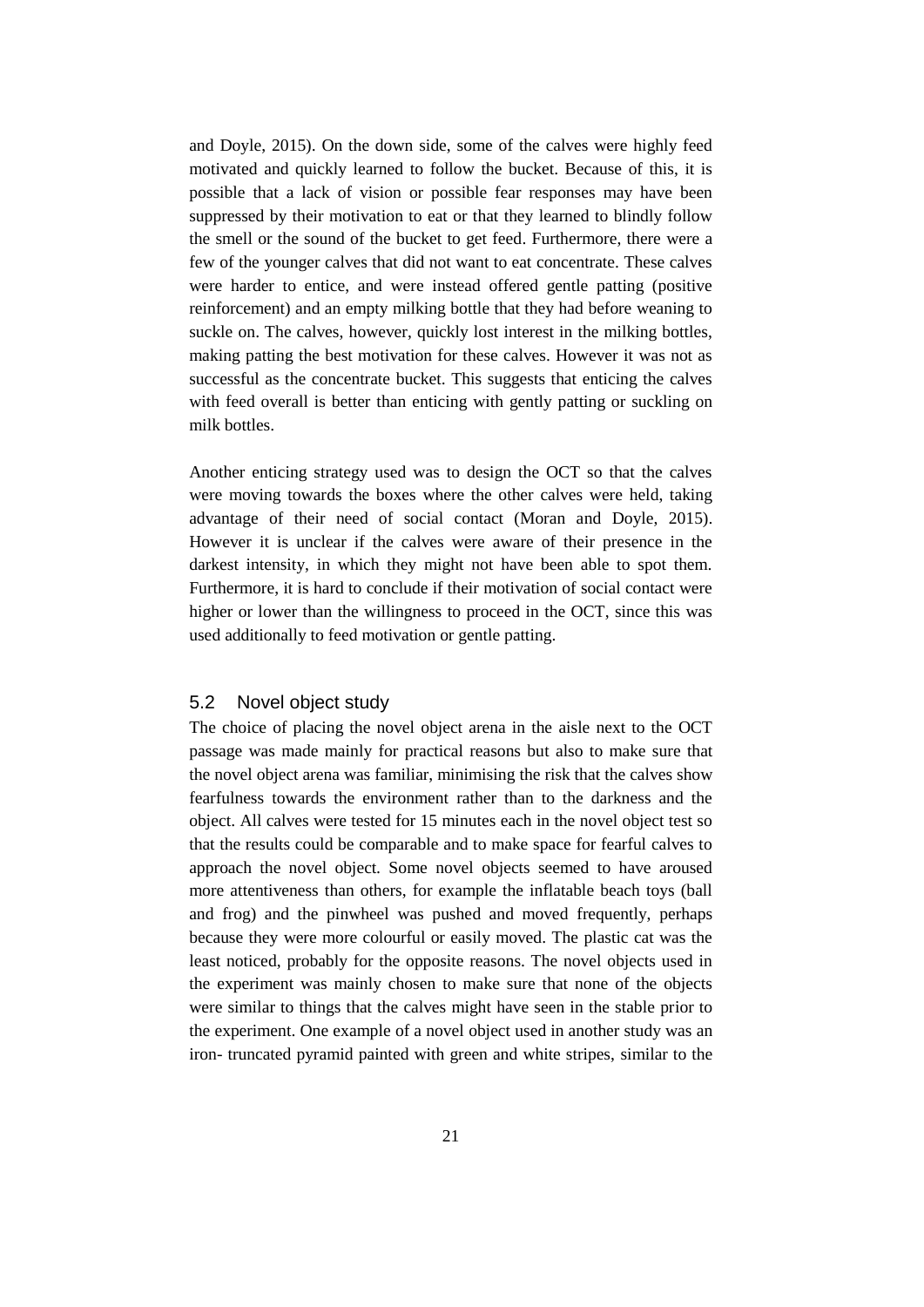traffic cone used in this study. The pyramid was used in Boissy and Bouissou (1995) in a NOT to evaluate and correlate fear behaviours in heifers.

There were significantly more moving of the novel object in full intensity compared to 5 lx and 0.5 lx red light, and more in 0.5 lx white light compared to 5 lx. The fact that the calves moved the object more in full intensity may have been because they had a better visual capacity (Philips, 2010) and that they therefore showed more investigatory behaviour. Another explanation may be that the investigatory behaviour was suppressed by fear in similarity to the findings in Boissy and Bouissou (1995), where latency to approach the novel object and time spent away from the object was found to be indications of fear. The results from the present study also show a tendency that the calves moved the object more when they were in their third or fourth treatment, which suggest that they probably got more accustomed to the situation after a few trials. This is consistent with normal cattle behaviour as they have good memories and can learn to accept an unfamiliar situation if they are exposed to it routinely (Moran and Doyle, 2015).

#### <span id="page-31-0"></span>5.3 Other results

The other results from the novel object study that was not observed enough number of times to be statistically relevant was number of lie downs, vocals and retreats. Although only performed a few times, they gave some information about the calves' behaviour in the novel object study. For example, the calves chose to lie down in the test arena only in 5 lx and in 0.5 lx red light, twice in 0.5 lx red light and once in 5 lx. This is especially interesting since Muthuramalingam et al. (2006) found that intensities under 10 lx could be used at night without affecting the night melatonin levels. Since melatonin is responsible for sleep regulation (Sjaastad et al., 2010) this might be one explanation to why the resting behaviour was only observed in 5 lx and 0.5 lx. However, it is questionable if melatonin could have this effect in such a short time. Furthermore, all the calves that showed the lie down behaviour were in their fourth treatment and were tested in 5 lx or 0.5 lx in their previous light intensity, suggesting that previous light intensity in combination with habituation may be a more likely reason for this behaviour.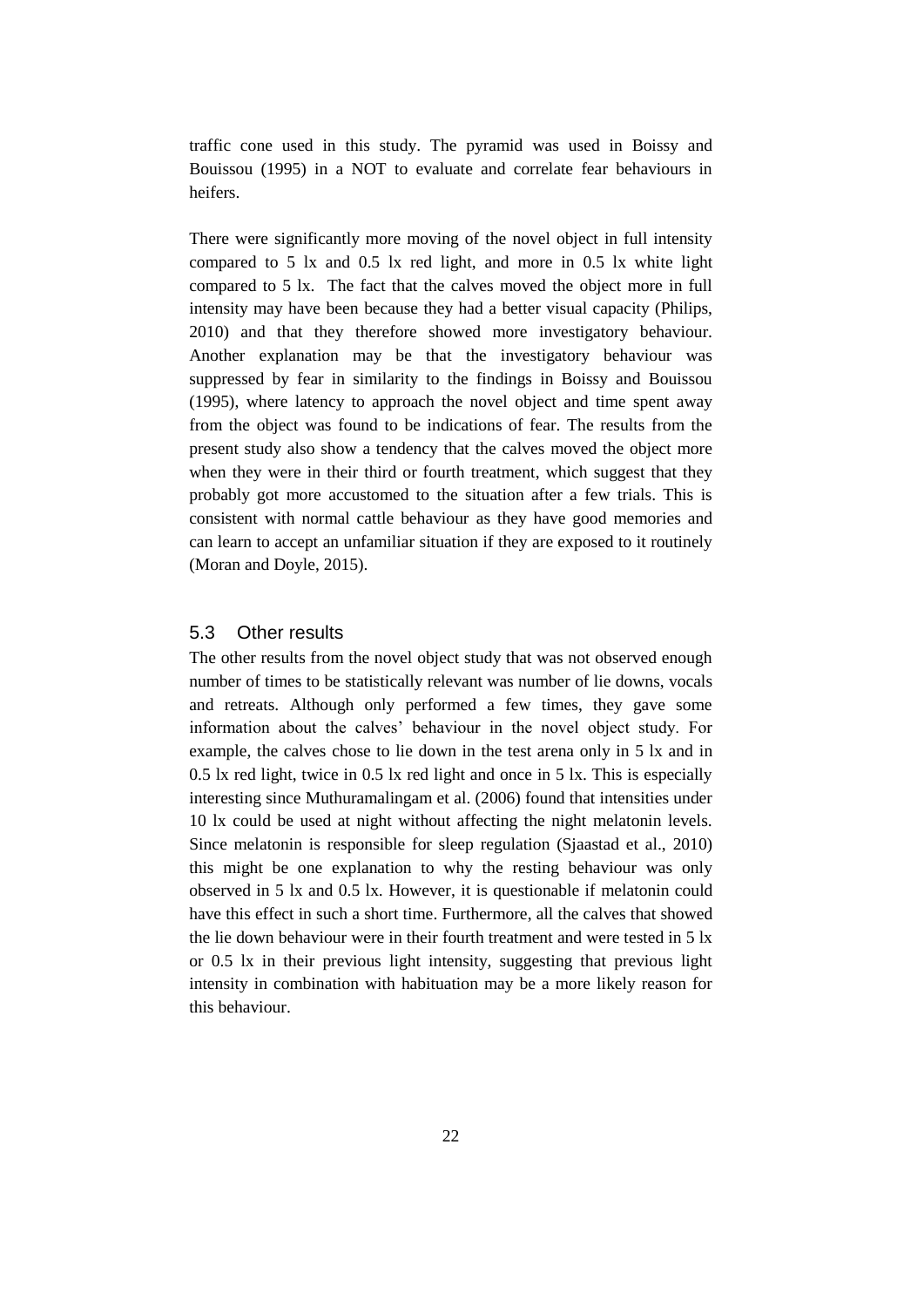The number of retreats increased in 0.5 lx compared to 5 lx and full intensity and was highest in 0.5 lx red light. This suggests that the calves may have had difficulties discriminating the objects and that they were more hesitant to approach it in low light intensities. This is perhaps not surprising since the other results from the NOT showed that the calves tended to move the novel object more in the higher light intensities and less in the lower intensities, which could be translated to a certain level of insecurity in the low light intensities, as seen in the higher number of retreats. Since the retreating behaviour measured in this study is similar to the latency to approach the novel object described in Boissy and Bouissou (1995), it is possible that the retreating behaviour also indicates fear. Another fact supporting this is that the behaviour was noticed in a high number of individuals compared to the resting and vocalizing behaviour.

The number of vocalizations was highest in full intensity and lowest in 0.5 lx red light where no vocalization at all was observed. Since vocalization can be interpreted as a sign of fear (Moran and Doyle, 2015), this contradicts the other findings in this study, where the calves have shown more fearful behaviour in the lower intensities. However, it is consistent with the findings in Boissy and Bouissou (1995) that found that vocalizations and sniffing on the novel object was not indicators of fear. Perhaps the calves reacted this way because it was more apparent in full intensity that they were isolated from their herd, or that they were more motivated to perform behaviours that could not be done in the novel object arena, for example eating or playing. Another explanation to this may be that that all groups had the full intensity light in the first or second trial, when they were more new to the procedure.

#### <span id="page-32-0"></span>5.4 Behaviour in red light

None of the parameters tested showed any significant difference between white and red coloured light in 0.5 lx. Although there were no significant differences, some of the trials showed more pronounced results in 0.5 lx red light, for example number of steps, how often the calves lied down and the number of vocalizations. This partly contradicts the theory that cattle should be more active in red light (Philips, 2010; Philips and Lomas, 2001), at low light intensities, since these findings indicate that there is less vocalization and more resting behaviour. Another possible explanation to these results is that red light may be perceived as darker than white light, since it is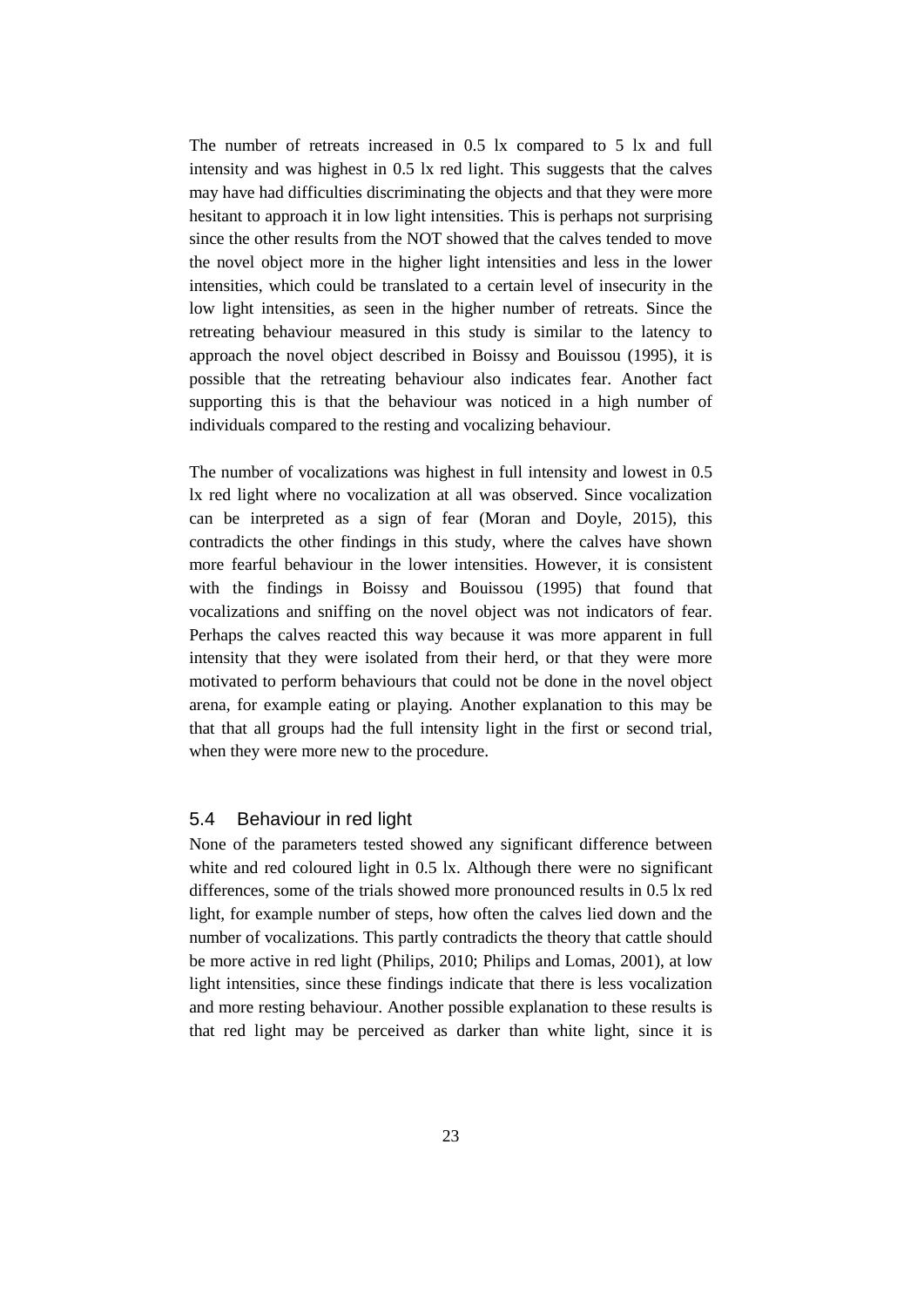<span id="page-33-0"></span>suggested that cattle perceive the red colour as shades of grey due to their dichromatic colour vision (Hörndahl et al, 2013).

#### 5.5 Conclusion

In conclusion, only few significant effects were found between the treatments. This suggests that calves can cope with intensities down to 0.5 lx without large significant effects on their behaviour or motion. There were no significant differences in willingness to pass the course or on the behaviour in the NOT between white light and red coloured light in 0.5 lx.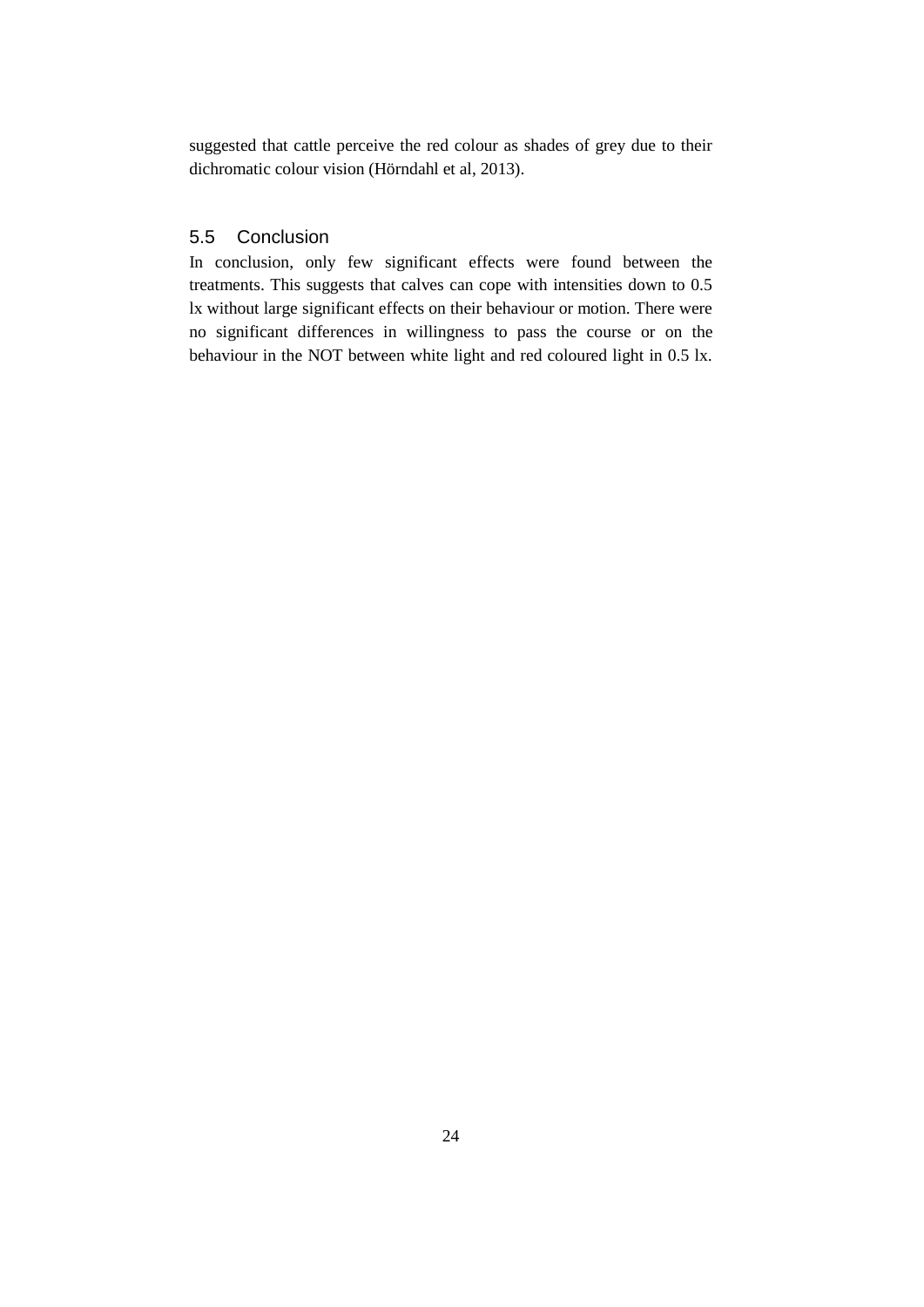### <span id="page-34-0"></span>References

- Boissy, A. and Bouissou, M-F. (1995). Assessment of individual differences in behavioural reactions of heifers exposed to various fear-eliciting situations. Applied Animal Behaviour Science. 46:17- 31.
- Dahl, G.E., T.H. Elsasser, A.V. Capuco, R.A. Erdman, and R.R. Peters. (1997). Effects of a long daily photoperiod on milk yield and circulating concentrations of insulin-like growth factor 1. Journal of Dairy Science. 80:2784.
- Dannenmann, K., Buchenauer, D. and Fliegner, H. (1984). The behaviour of calves under four levels of lighting. Applied animal science. 13:243-258.
- Forkman, B., Boissy, A., Meunier-Salaün, M-C., Canali, E. and Jones, R.B. (2007). A critical review of fear tests used on cattle, pigs, sheep, poultry and horses. Physiology and Behavior. 92:340-37.
- Hjalmarsson, F., Olsson, I., Ferneborg, S., Agenäs, S. and Ternman, E. (2014). Effect of low light intensity at night on cow traffic in automatic milking systems. Animal Production Science. 54: 1784–1786.
- Hörndahl, T., Wachenfelt, E. V. & Wachenfelt, H. V. (2012). Belysning i stallbyggnader Energieffektiv belysning och god djurvälfärd. Sveriges lantbruksuniversitet. Fakulteten för landskapsplanering, trädgård- och jordbruksvetenskap. Alnarp. 2012.
- IHS Engineering360 (2015-10-22). Lx meters (light meters) information. http://www.globalspec.com/learnmore/optics\_optical\_components/optoelectronics/lx\_meters\_lig ht\_meters[2015-10-22].
- International Commission on Illumination, (TC-I .2). (1983). The basis of physical photometry. Paris: International Commission on Illumination, Report No 18.2.
- Klindworth, D., Greenall, R., Campbell, J. (2003). Cow Time Guidelines for Milk Harvesting. Dairy Research and Development Corporation. Melbourne, Australia
- Moran, J. and Doyle, R. (2015). Cow Talk: Understanding Dairy Cow Behaviour to Improve Their Welfare on Asian Farms. Victoria: Csiro publishing. Available online: http://www.publish.csiro.au/pid/7274.htm [2015-11-24]
- Muthuramalingam, P. Kennedy, A.D. and Berry, R.J. (2006). Plasma melatonin and insulin-like growth factor-1 responses to dim light at night in dairy heifers. Journal of Pineal Research. 40:225–229.
- Ollivier, F. J., Samuelson, D. A., Brooks, D. E., Lewis, P. A., Kallberg, M. E. and Komáromy, A. M. (2004). Comparative morphology of the tapetum lucidum (among selected species). Veterinary Ophthalmology. 7: 11–22.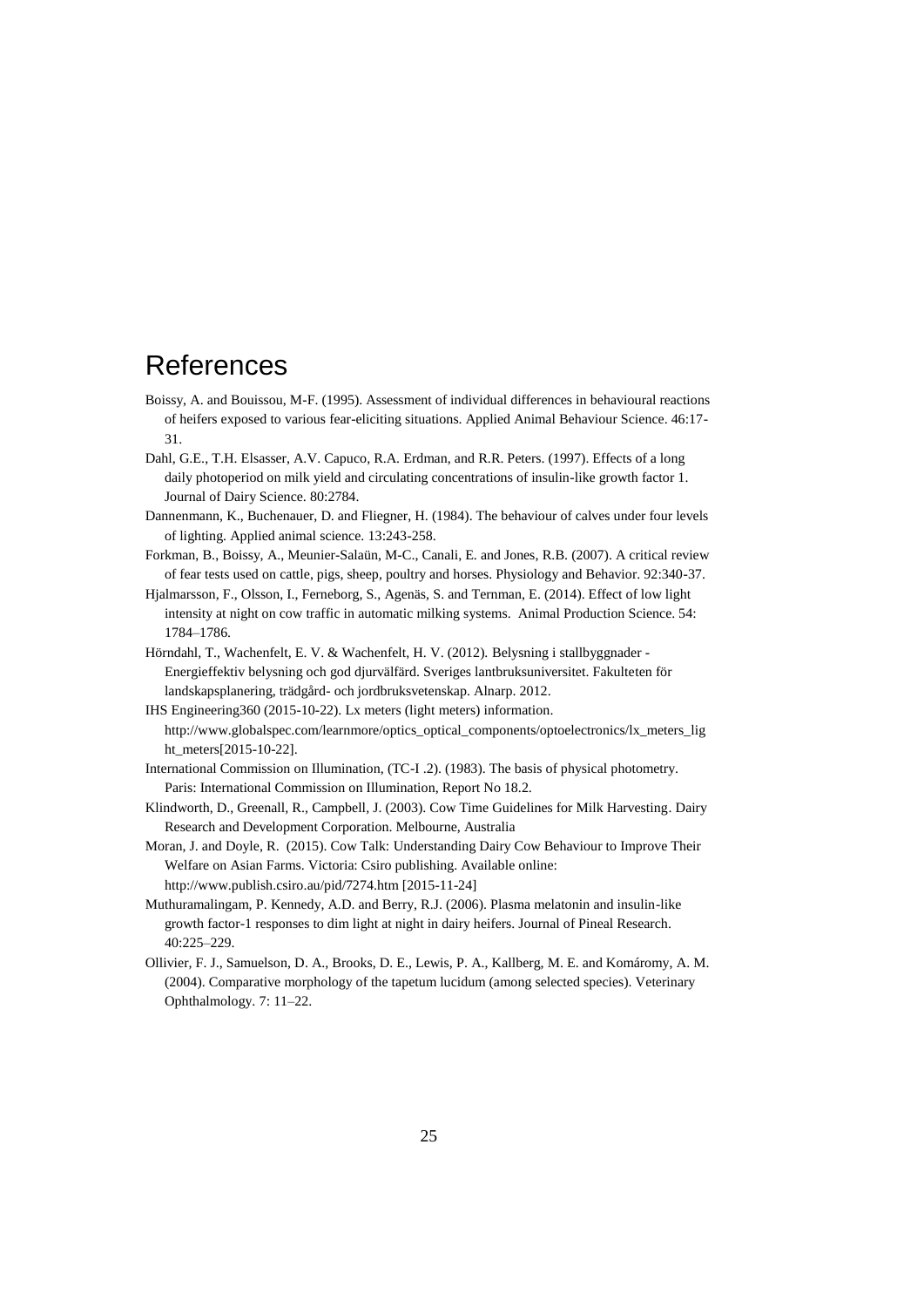- Petitclerc, L. T. Chapin, R. S. Emery and Tucker, H.A. (1983). Heifers Response to Photoperiod and Plane of Nutrition in Holstein Body Growth, Growth Hormone, Prolactin and Puberty. Journal of Animal Science. 57: 892-898.
- Phillips, C.J.C. (2010). Principles of cattle production. 2nd edition. UK: Cambridge university press.
- Phillips, C.J.C and Arab, T.M. (1998). The preference of individually-penned cattle to conduct certain behaviours in the light or the dark. Applied Animal Behaviour Science. 58:183-187
- Phillips, C. J. C., Morris, C. I., Lomas, C. A. & Lockwood, S. J. (2000). The locomotion of dairy cows in passageways with different light intensities. Animal Welfare. 9: 421-431.
- Phillips, C.J.C. and Lomas, C.A. (2001). The Perception of Color by Cattle and its Influence on Behavior. Journal of Dairy Science. 84:807–813.
- Phillips, C.J.C. and Weiguo, L. (199 I). Brightness discrimination abilities of calves relative of those of humans. Applied Animal Behaviour Science. 31: 25-33.
- Sjaastad, O.V., Sand O. and Hove, K. (2010). Physiology of domestic Animals. 2nd edition. Oslo: Scandinavian veterinary press.
- Swedish board of Agriculture (2015-02-13). Stallmiljö för nötkreatur. http://www.jordbruksverket.se/amnesomraden/djur/olikaslagsdjur/notkreatur/stallmiljo.4.1cb85c4 511eca55276c80001191.html [2015-08-06].
- Technical Specification. SIS-TS 37:2012. Ekonomibyggnader-Tillämpningar till Boverkets och Jordbruksverkets regler avseende utformning av ekonomibyggnader för jordbruk, skogsbruk och trädgårdsnäring samt hästverksamhet. SIS Förlag AB. Stockholm
- Welp, T., Rushena, J., Kramer D.L., Festa-Bianchet, M and de Passillé, A.M.B. (2004). Vigilance as a measure of fear in dairy cattle. Applied Animal Behaviour Science. 87: 1–13
- Westin, R., Velarde, A., Dalmau, A. and Algers, B. (2009). Assessment of fear and injurious behaviours at slaughter. In: Forkman, B. and Keeling, L. (Ed). Assessment of animal welfare measures for dairy cattle, beef bulls and veal calves. Uppsala: Swedish University of Agricultural Sciences (Welfare Quality Reports nr 11).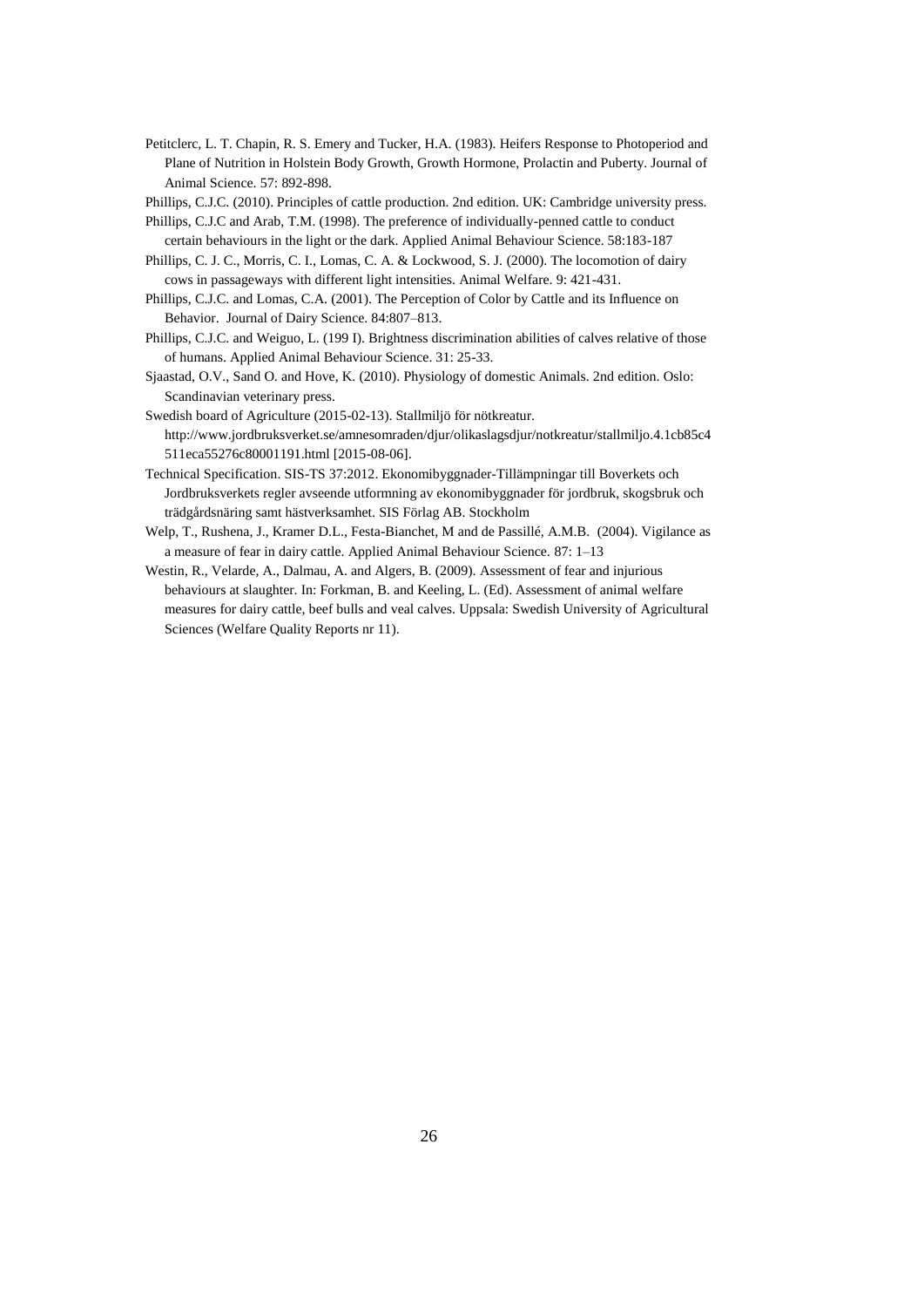# <span id="page-36-0"></span>Appendix: Pictures of the Novel objects



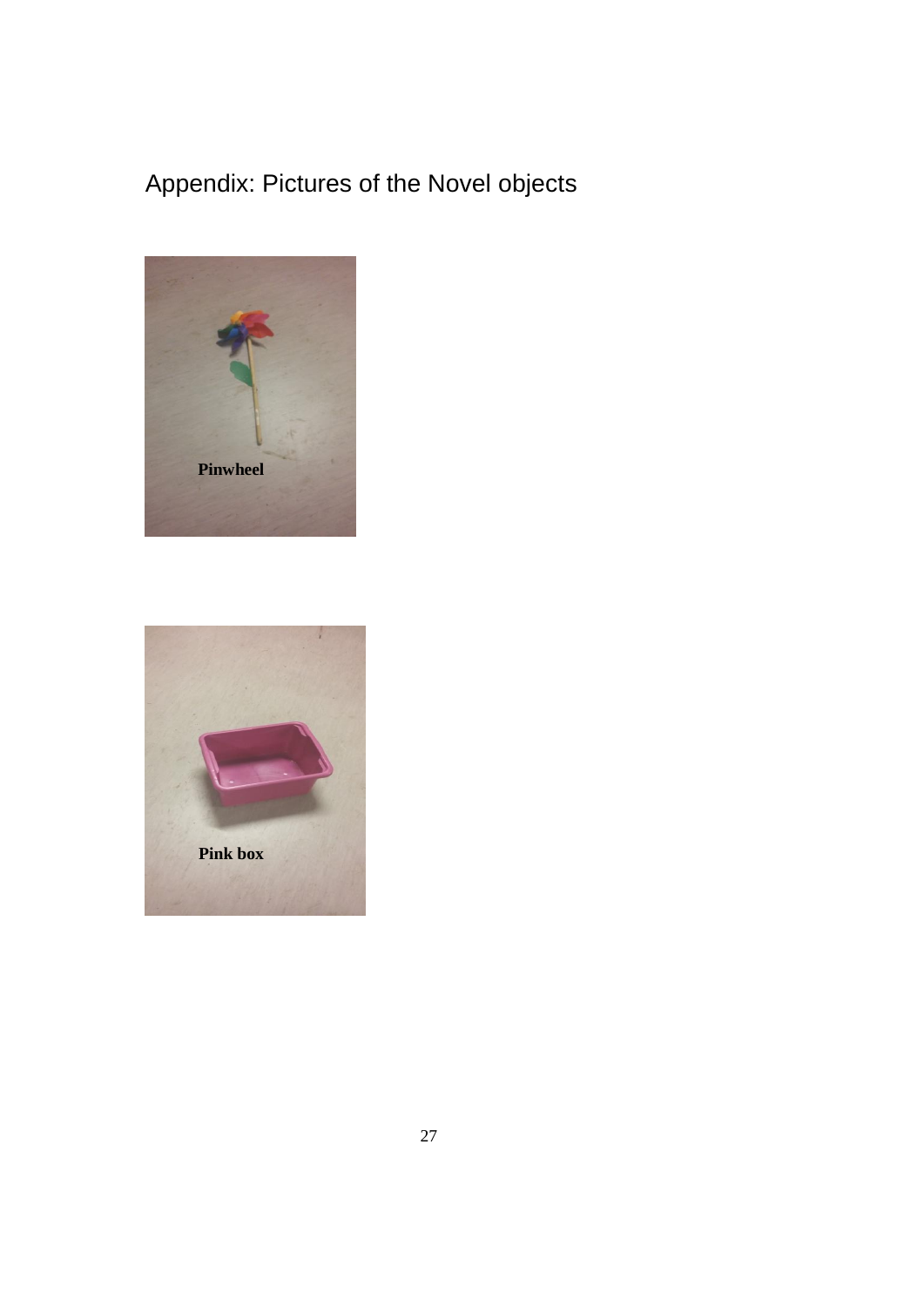

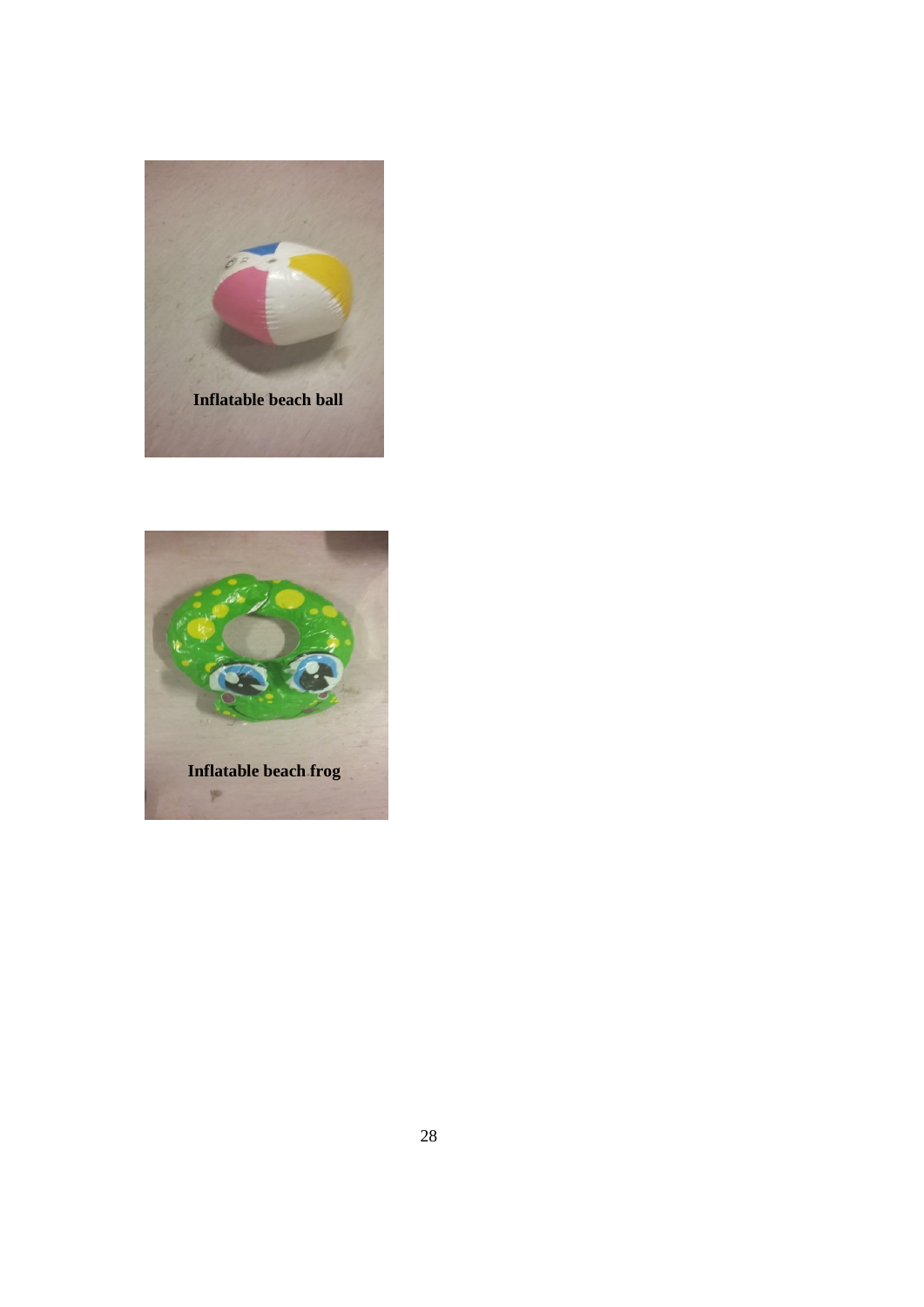